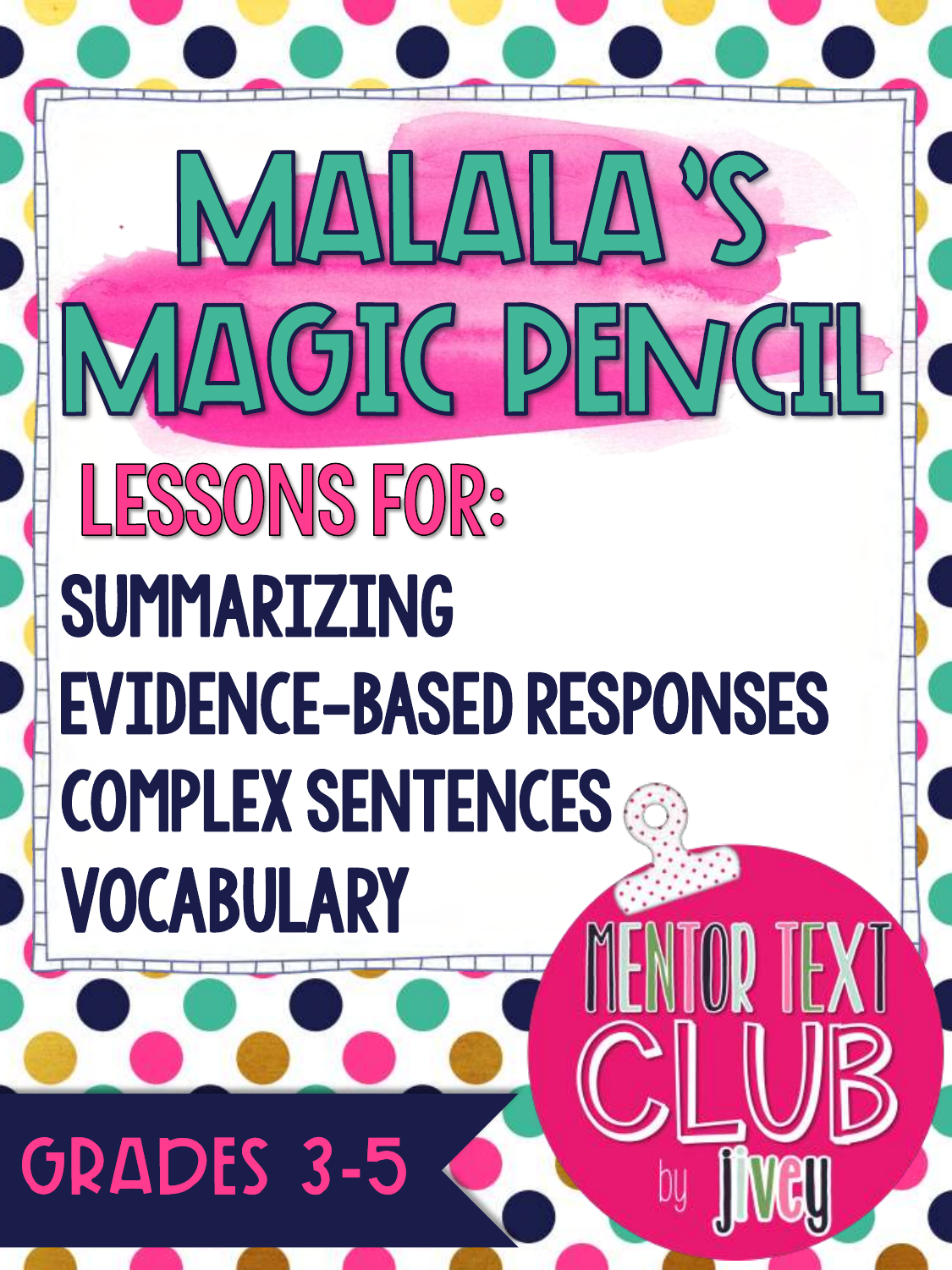### Monthly Mentor Text Club

Using mentor texts is one of the best ways to maximize your teaching time. You are able to teach multiple skills, subjects, and topics with just one book!

You will notice that this unit aligns in best practices with my other resources, so it can easily be incorporated into your plans without breaking stride.

With the monthly mentor text club, you'll get a unit just like this one every month during the 2020-2020 school year for less than \$3 a month!

You'll also get exclusive opportunities like giveaways of the book used for the lessons, surveys to provide input on what books and skills you'd like to see incorporated, and immediate email notifications when each new unit is available. Plus, a bonus lesson is included that won't be available anywhere else!

### [JOIN THE CLUB](https://www.teacherspayteachers.com/Product/MENTOR-TEXT-CLUB-by-jivey-for-Grades-3-5-bundle-4742264)

If you purchased this as an individual unit, it's not too late to join the club! Purchase the club membership bundle, then email me the receipts for your individual purchase and the bundle purchase at [ideasbyjivey@gmail.com](mailto:ideasbyjivey@gmail.com). I will happily refund you the price you paid for the individual unit!

Happy reading! -Jivey

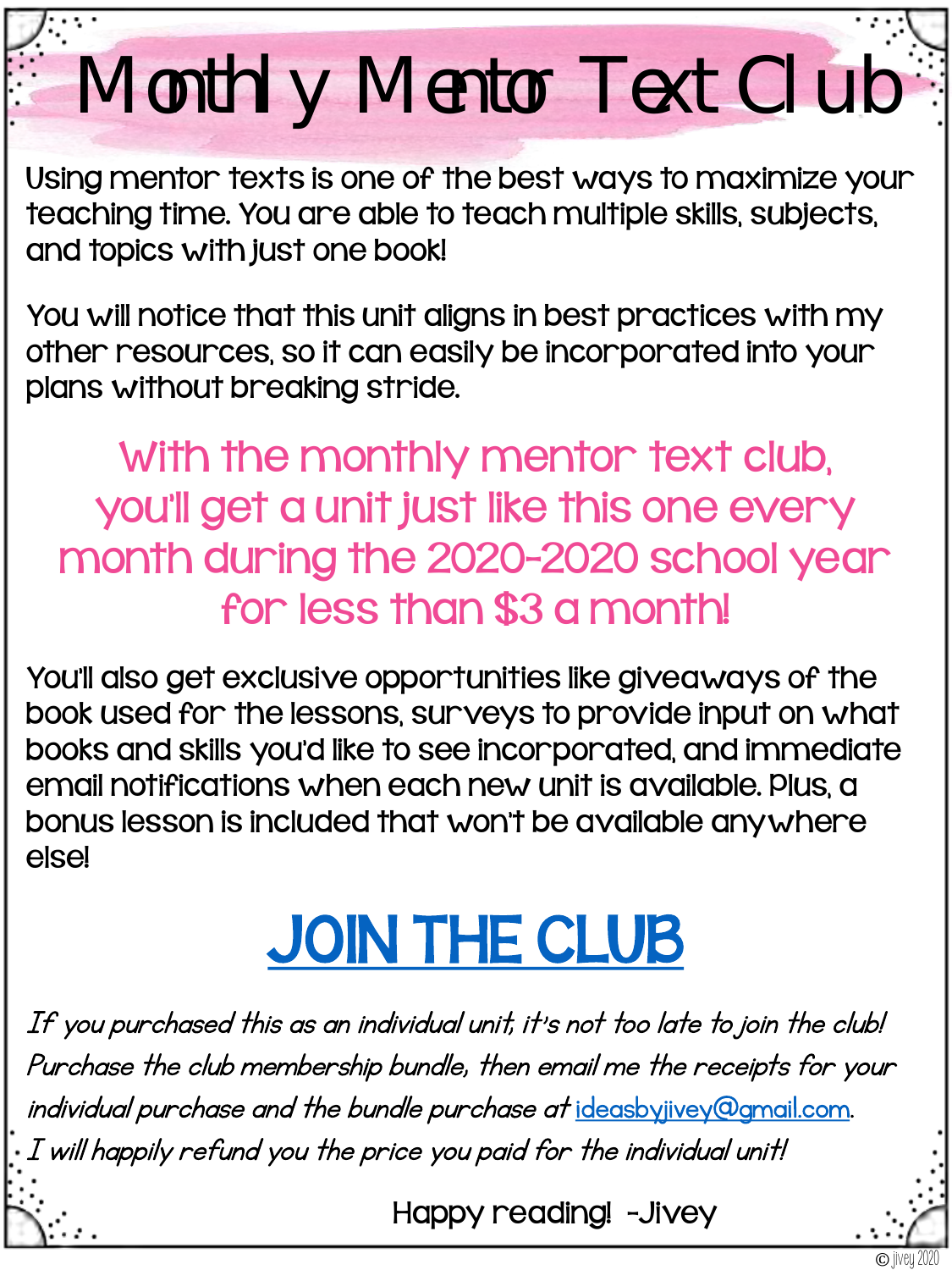## Table of Contents

|                                                  | 29  |
|--------------------------------------------------|-----|
|                                                  | .33 |
|                                                  |     |
|                                                  |     |
|                                                  |     |
| <u> 1980 - An Aonaichte ann an Comhair an t-</u> |     |
|                                                  |     |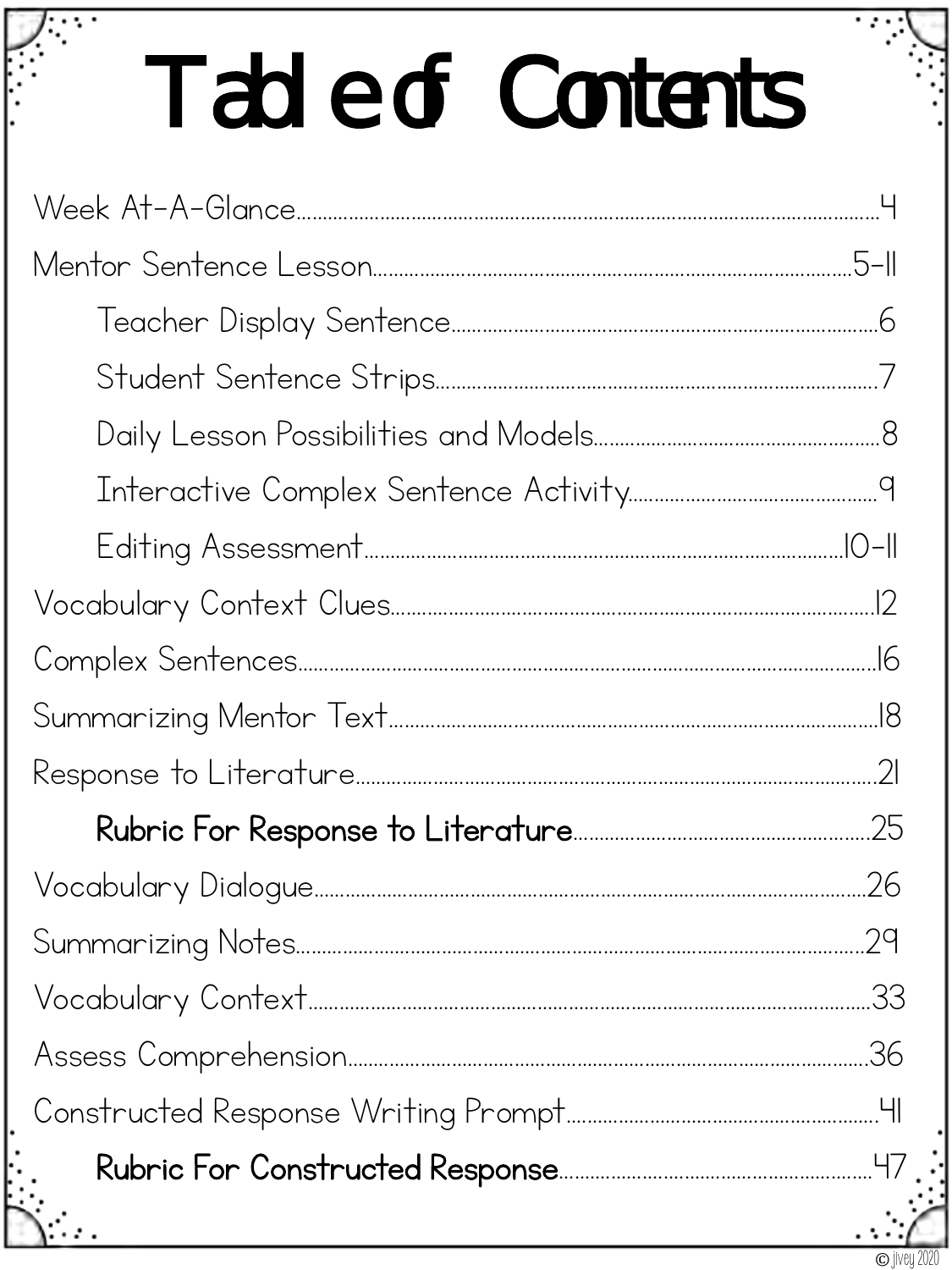$\mathcal{Y}_{\text{tr}}(\mathcal{U})$  wee $\ell$ : Malala's Magic Pencil by Malala Yousafzai

|               | <b>READING</b>                                                                                                                                                                                        | <b>GRAMMAR</b>                                                                                                                                                                                                            | WRITING                                                                                                                                             |
|---------------|-------------------------------------------------------------------------------------------------------------------------------------------------------------------------------------------------------|---------------------------------------------------------------------------------------------------------------------------------------------------------------------------------------------------------------------------|-----------------------------------------------------------------------------------------------------------------------------------------------------|
| DAY ONE       | Read Malala's Magic Pencil to<br><del>'</del> dents f<br>ົີ່າ <b>yme</b> ່<br>$g_{c}$<br>rac<br>U<br>3X<br><b>Jes</b><br>ب را<br>$\overline{2}$<br>$\mathsf{r}\mathsf{s}$<br><b>pcabular</b><br>e tex | Show students the mentor<br>tence <sup>n</sup> ' <sub>30</sub><br>r٤<br>$\overline{\phantom{a}}$ ys $\overline{\phantom{a}}'$<br>notic<br>bout<br>hg th<br>empha<br>n <sub>1</sub><br>SE<br><b>lex</b> sent<br>is l<br>e. | Students will practice writing<br>on <sup>-- ו</sup> י× sentenc<br>und<br>e the se<br>illus1<br>ices.                                               |
| DAY TWO       | Students will summarize the<br>mentor text by identifying<br>the important elements of<br>the story.                                                                                                  | Students identify the<br>functions of the words in the<br>sentence. Use the interactive<br>activity to teach/review<br>focus skill of complex<br>sentences.                                                               | Students will explain the<br>meaning of a quote from<br>Malala in a response to<br>literature prompt.                                               |
| DAY THREE     | Students will apply meaning<br>illusl<br>rabu<br>di<br>agin<br>jue.<br>$\rightarrow$ cr<br>e                                                                                                          | Discuss how the sentence<br>ld be<br>$\ddagger$<br>$\overline{I}$<br>allow<br>ther,<br>;e †<br>$\mathsf{r}$<br>he<br>st<br>o revis<br>n<br>and sho<br>ser                                                                 | Students will take notes<br>(Malala<br>two activi<br><b>DC</b><br>al Jangir<br>ind<br>and<br>re the<br>lumn<br>$\mathbf{z}$<br>n<br>similar<br>two. |
| œ<br>DAY FOUI | Students will demonstrate<br>understanding of vocabulary<br>by determining if the word is<br>used in the correct context.                                                                             | Discuss how the sentence<br>can be imitated. Share the<br>example and note the<br>differences. Students should<br>imitate the sentence and<br>share.                                                                      |                                                                                                                                                     |
| DAY FIVE      | $C_1$ $\rightarrow$ $\rightarrow$ nts<br><sup>.II</sup> - mmar<br>lу,<br>well<br>rtic<br>nc<br>30 <sub>q</sub><br>Ŀ,<br><b>Jn</b><br>$\mathcal{F}$<br>omprehe<br>pcabular                             | $\pm 0.01$<br><u>. 11</u><br><sub>∥</sub> ctice <del>f u</del><br>е<br>ting<br>sessm<br><u>I (or</u><br>e<br>$\vert$ ').<br>H<br>as a "q<br>$\alpha$                                                                      | <sup>c</sup> tu 'nts will use<br>tes and<br>e-based<br>ms to<br>evid<br>ted<br><b>st</b><br><b>Insw</b><br>la,<br>respo                             |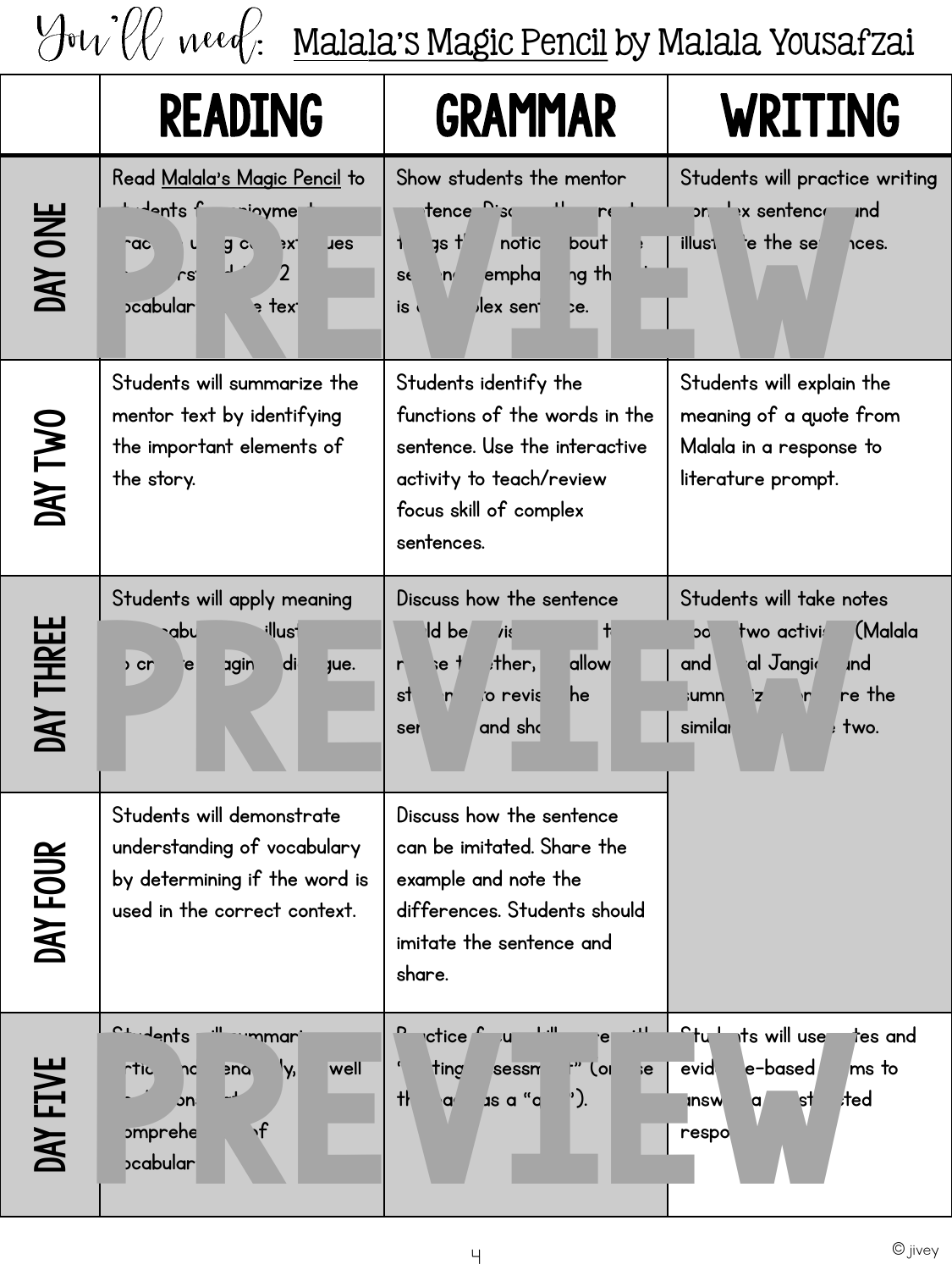#### MENTOR SENTENCE

Core Anchor Standards: L.I, L.2, L.3, W.5 | Duration: 15 MINUTES DAILY

Objectives: Students will notice grammar and conventions, revise, and imitate a mentor



Actions: Each day, students will work with a mentor sentence in a different way in their notebook. Discussion is where the learning happens- this should not be center or independent work! Students will notice what is RIGHT about a sentence (rather than looking at a sentence full of mistakes) to apply what they see to their own writing.

Day 1: Students should share what they notice about the sentence that makes it an excellent

sentence  $\mathbf{v} \cdot \mathbf{w}$  the notice all the things I have listed, but it is a complession setter if the don't since the is a focus (Discuss the independent) depender clauses. PREVIEW

Day 2: Students should identify the functions of the words in the sentence- how do the words help the reader understand what the author is communicating? Especially focus on the subordinating conjuction, but don't worry if they can't label every single word in the sentence.

Day 3: Students will revise the mentor sentence by adding or changing words without changing the meaning of the sentence.

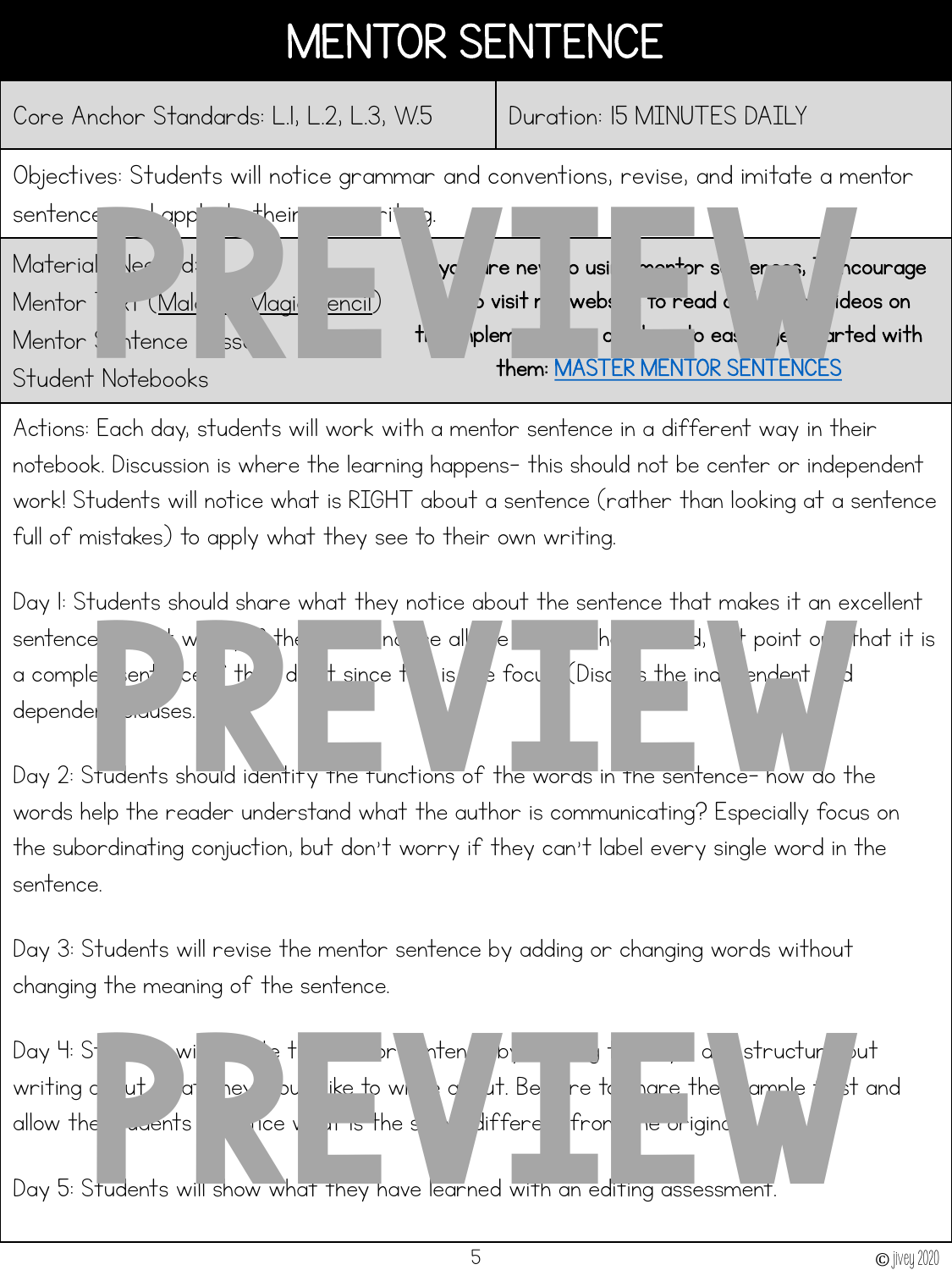

 $-0.01$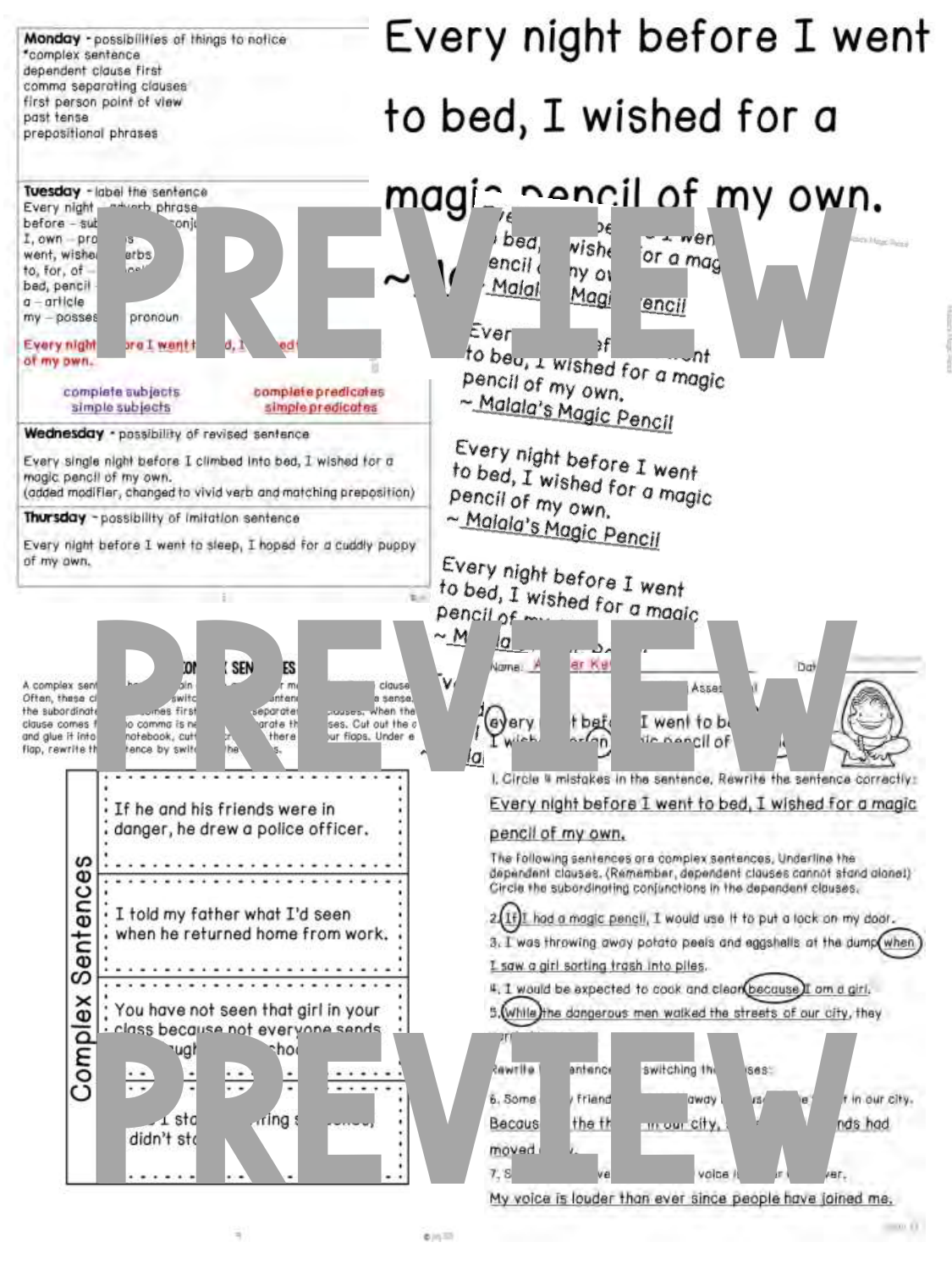#### VOCABULARY CONTEXT CLUES

Core Anchor Standards: RI.I, RI.4, L.4 | Duration: 45 MINUTES

word with another verb or noun, for example).

Objective: Students will determine the meaning of tier 2 words in the mentor text using context Material lee di  $M$ alala's  $\frac{1}{2}$ yic Pencil by Malala Yousafzai Vocabula / word What Do You Think? Activity N<br>Press die die View von die View von die View von die von die von die von die von die von die von die von die v<br>Press You Think? Activity

Actions: Read the book, Malala's Magic Pencil to students. You might read it all the way through and go back afterward to the pages where the vocabulary words are found to complete the activity, or you can stop along the way as you read.

To complete the activity, model for students how to infer the meaning of the words by reading around the word and even looking at pictures. Also show students how to determinthe undon, or part of speech, the rabooking suffixes (ing often show it is example) and ways it is used in the sentence of the sentence  $\frac{1}{2}$  $\begin{array}{|l|l|l|}\n\hline\n\text{P} & \text{or} & \text{or} & \text{or} & \text{or} & \text{or} & \text{or} & \text{or} & \text{or} & \text{or} & \text{or} & \text{or} & \text{or} & \text{or} & \text{or} & \text{or} & \text{or} & \text{or} & \text{or} & \text{or} & \text{or} & \text{or} & \text{or} & \text{or} & \text{or} & \text{or} & \text{or} & \text{or} & \text{or} & \text{or} & \text{or} & \text{or} & \text{or} & \text{or$ 

Walk through each word, finding context clues in the book and allowing discussion around the part of speech it is and the definition.

\*I provided word cards for you to display as part of a word wall or to use in centers for vocabulary practice if  $\Gamma$ PREVIEW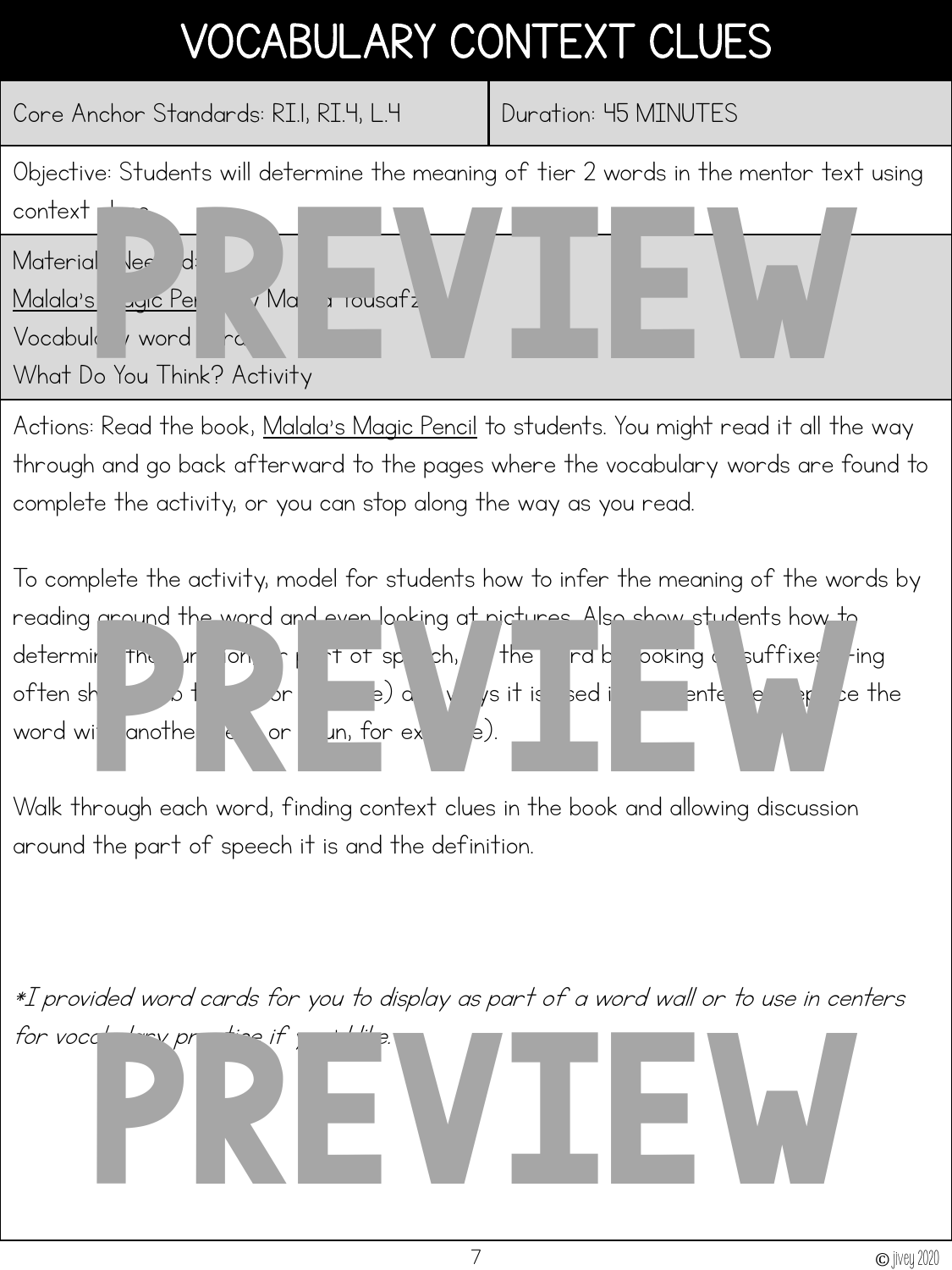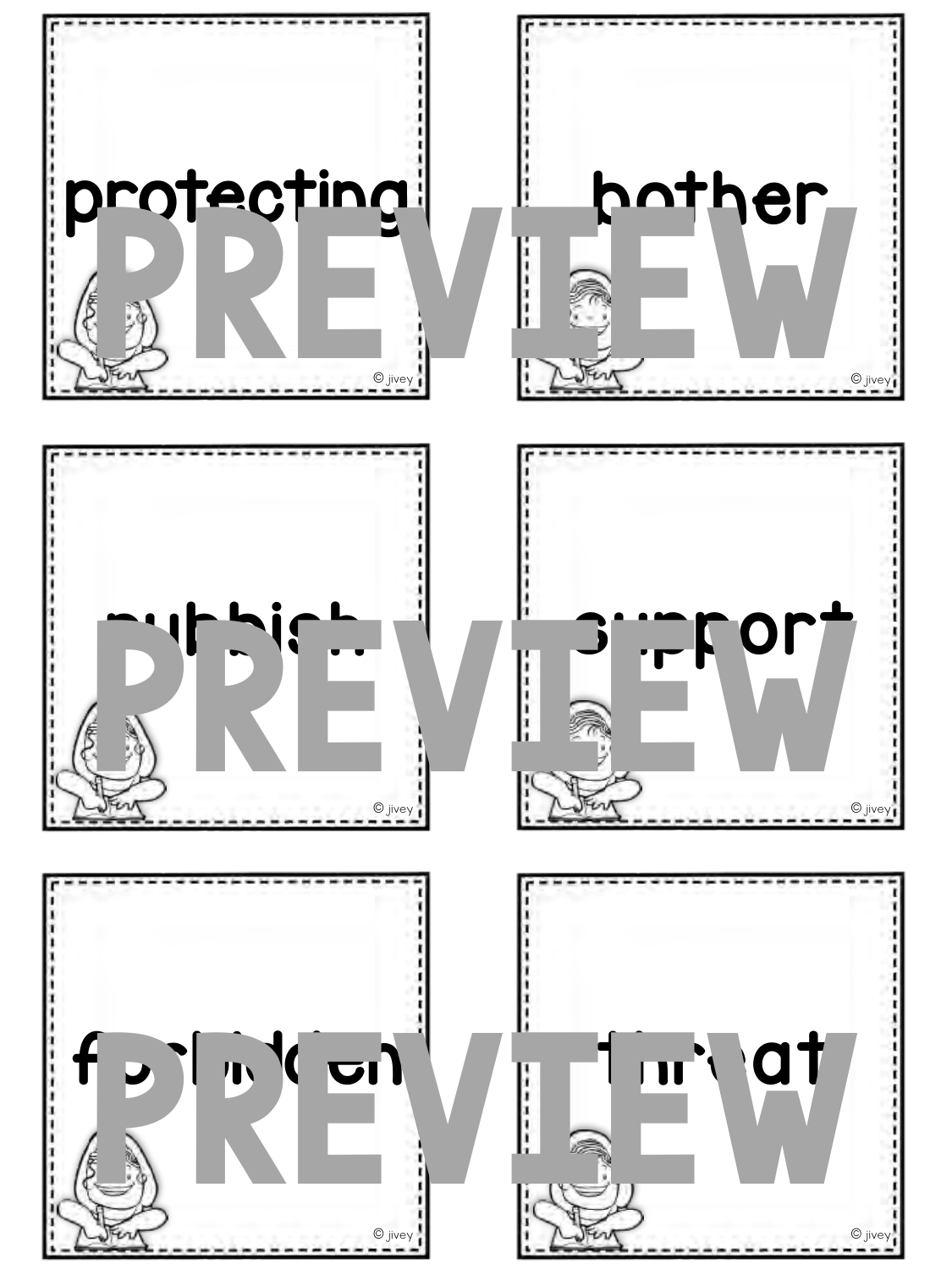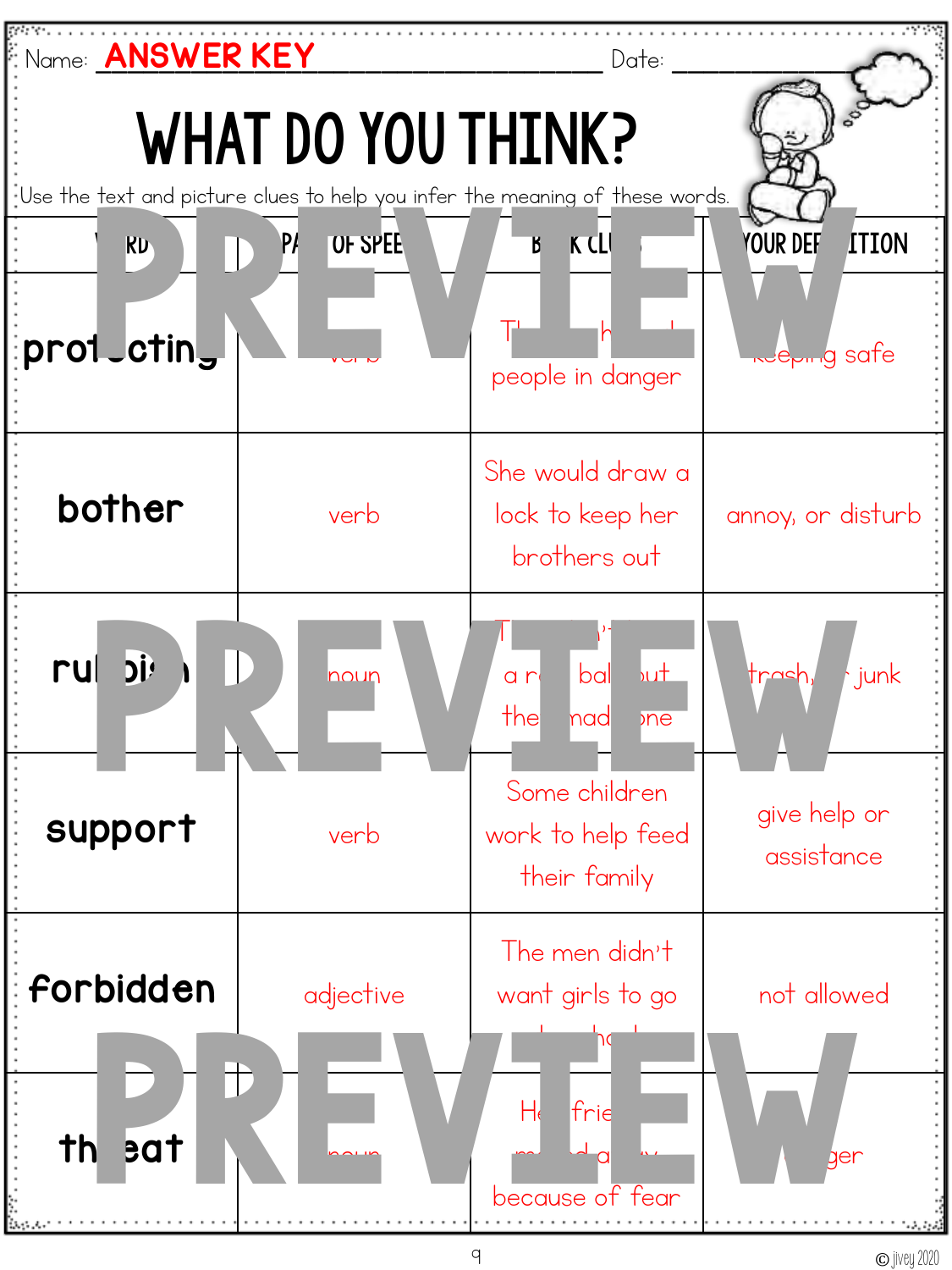#### COMPLEX SENTENCES

Core Anchor Standards: W.1, W.4, L.1, L.2 Duration: 25 MINUTES

Objectives: Students will write complex sentences and demonstrate an understanding of depende<sup>nt</sup> dinc<sup>t</sup> dent Material Jee di Malala's Juic Peil Malala Yousafz  $M$ agic Pencil Activ Material Jections: In advance of the lesson, write or type these sentences out for display:<br>Actions: In advance of the lesson, write or type these sentences out for display:

If I had a magic pencil, I would use it to put a lock on my door.

If I had a magic pencil, I would stop time to sleep in every morning.

If I had a magic pencil, I would use it to erase the smell of the trash dump near our house. If I had a magic pencil, I would use it to make other people happy.

Display the sentences for students and ask them to tell you what they notice, just like you do in mentor sentence they should office they all start with "if" and hat phrase "if I did a magic pencil is a community of the magic pencil to the sense of this is a depende clause, e ing ian't stand itself and <mark>sense. "I had magic</mark> pencil," leaves you wondering, what? If you had one, men what? " Next show them how the rest of the sentence could stand alone and still make sense. These are independent clauses. Compare these sentences to the mentor sentence, too, and lead them to notice how the mentor sentence also starts with a dependent clause. the sentences for students and ask them to tell you what they notice, just<br>it is the sentence of the same ing and the sentence could stand alone and still moke sense. "I<br>the sentence could stand alone and still moke sense.

Give students the Magic Pencil Activity to write their own complex sentences and draw an illustration to match. Make sure they start their sentence with "If I had a magic

take Hur ?

pencil," including  $t_1$  including the common

Allow students to choose one of the sentences they came up with to continue into a story of what might happen if it came true. Put<br>
Primaris to choose one or the sentences they came up with to continue into<br>
f what might happen if it came true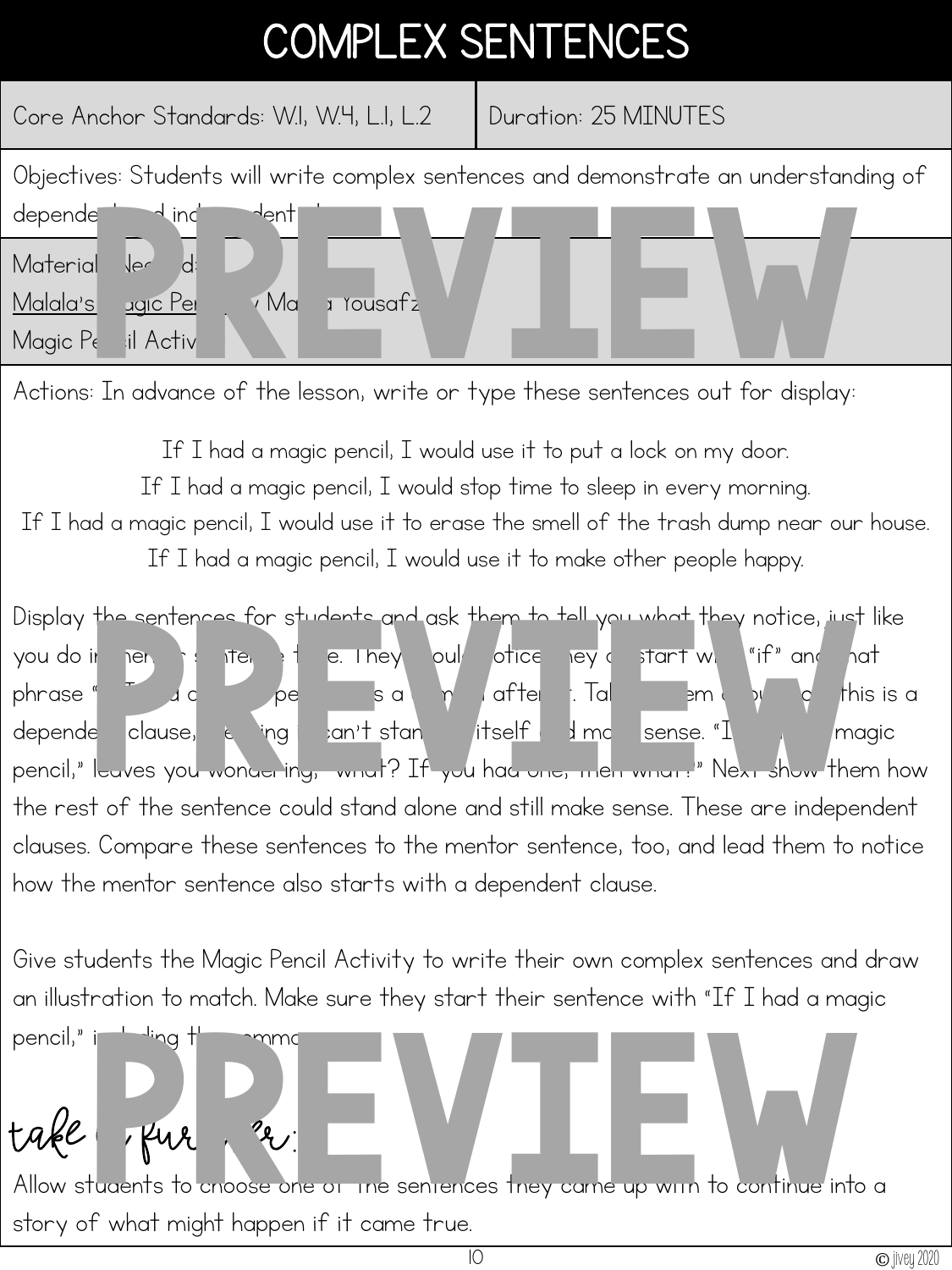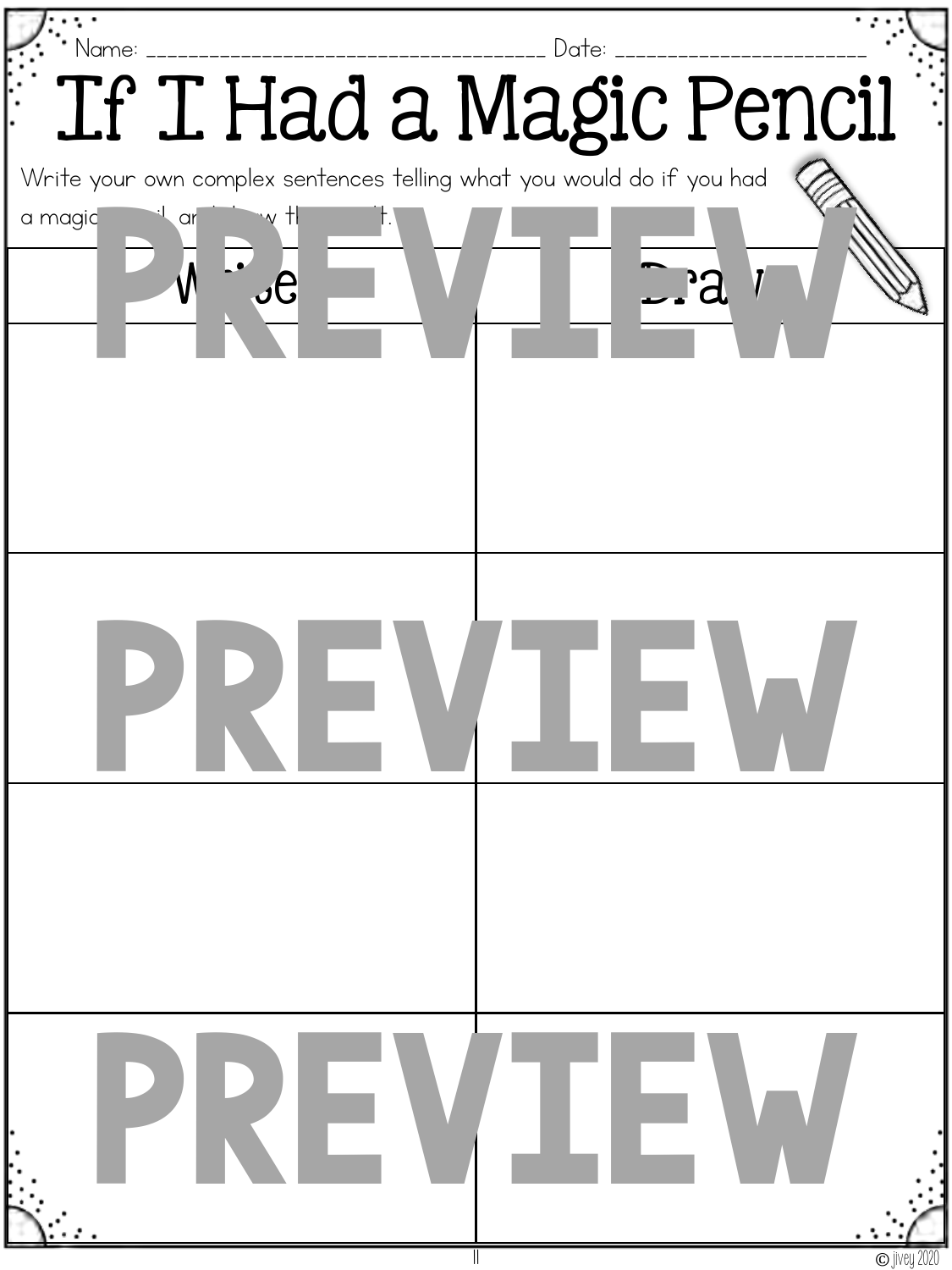#### SUMMARIZING: MENTOR TEXT

Core Anchor Standards: RL.2 Duration: 25 MINUTES

Objective: Students will summarize the mentor text.



by giving them a copy of the activity. Remind students the difference between retelling (sharing all the specific details) and summarizing (tells the most important parts to give the big picture of the story). Let them know today they will be summarizing.

It might be helpful to fill in the story elements together as a shared activity, then have them write the information into a short paragraph at the bottom.

## PREVIEW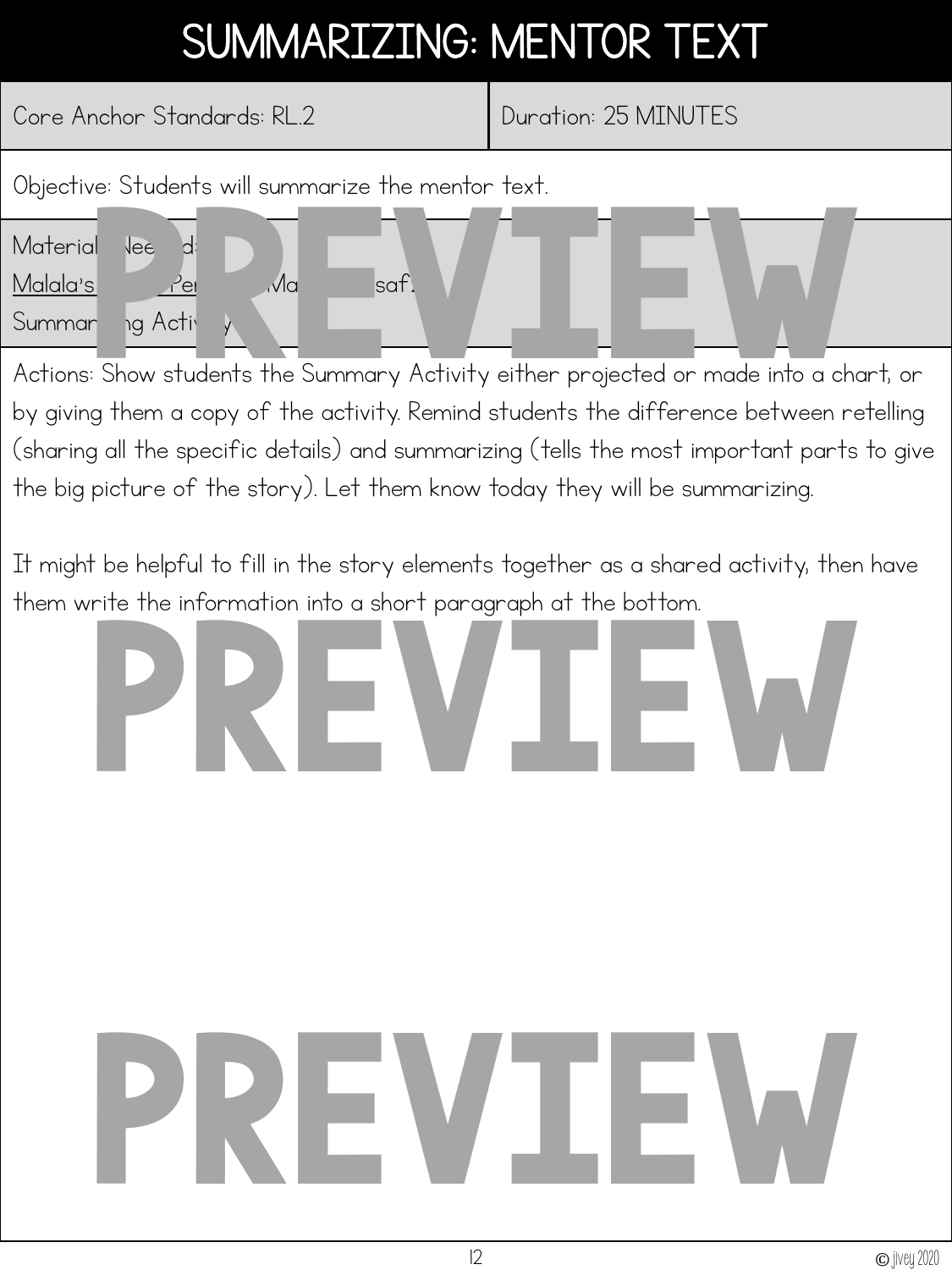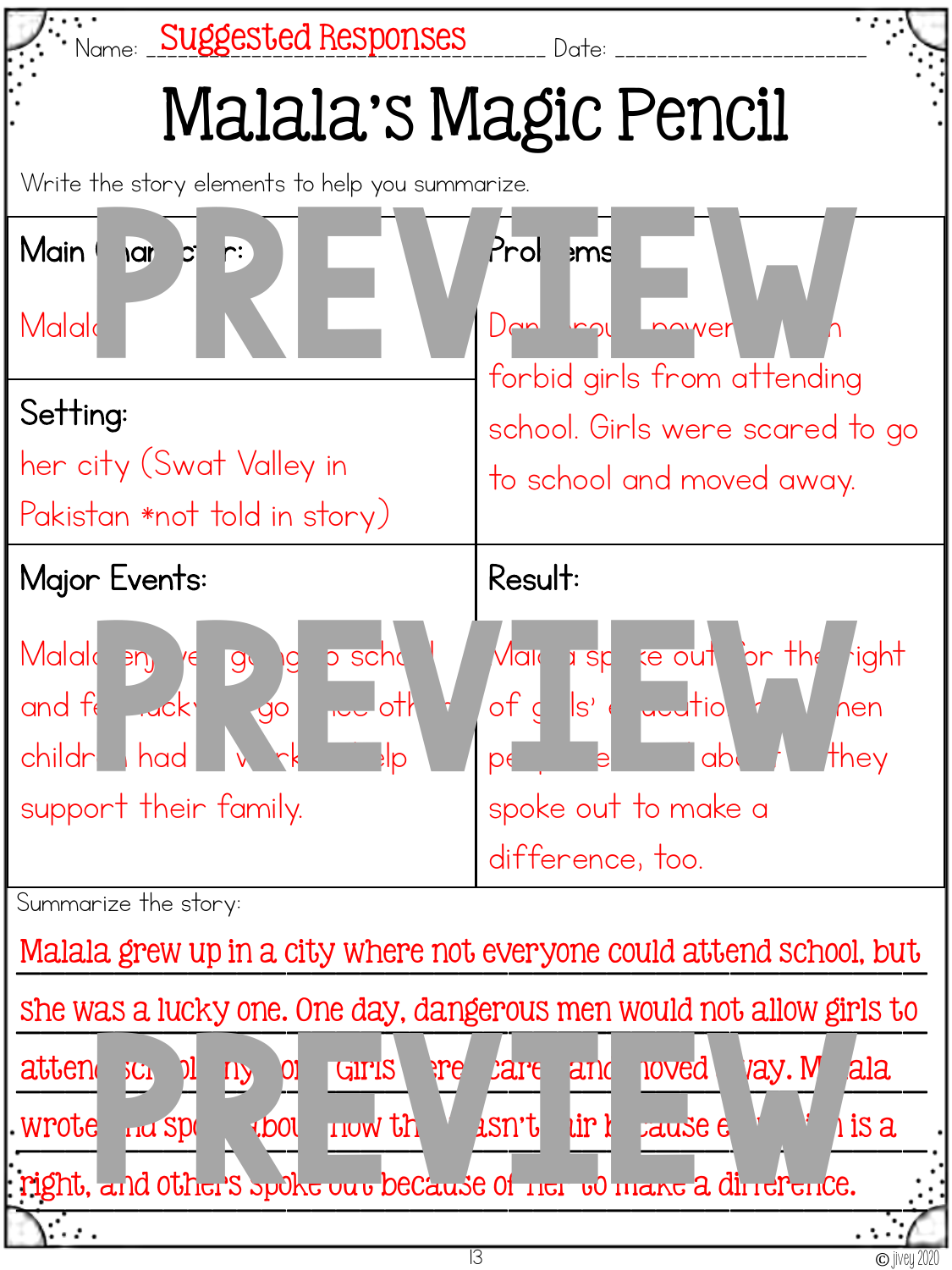#### RESPONSE TO LITERATURE

Core Anchor Standards: RL.I, RL.2, W.I, W.4, W.9 | Duration: 30 MINUTES



Actions: Discuss with students what Malala wished to have when she was little in a magic pencil. Although those things were unrealistic, discuss with students how her pencil was still magical, or powerful because what she wrote spread an important message and helped people join a movement to make a difference in education.

Give students the port over the heart state interesting the response to the check in the response to literature to ensure that the state  $\frac{1}{2}$  here they begin when they begin when they begin writing. Pass out the sponse part, or hare on the bard for them by write in a source or separate paper. You could allow students to use their completed summary to contribute. to their response if you'd like. It are on the st with the dents there is<br>the paper. You could give you'd like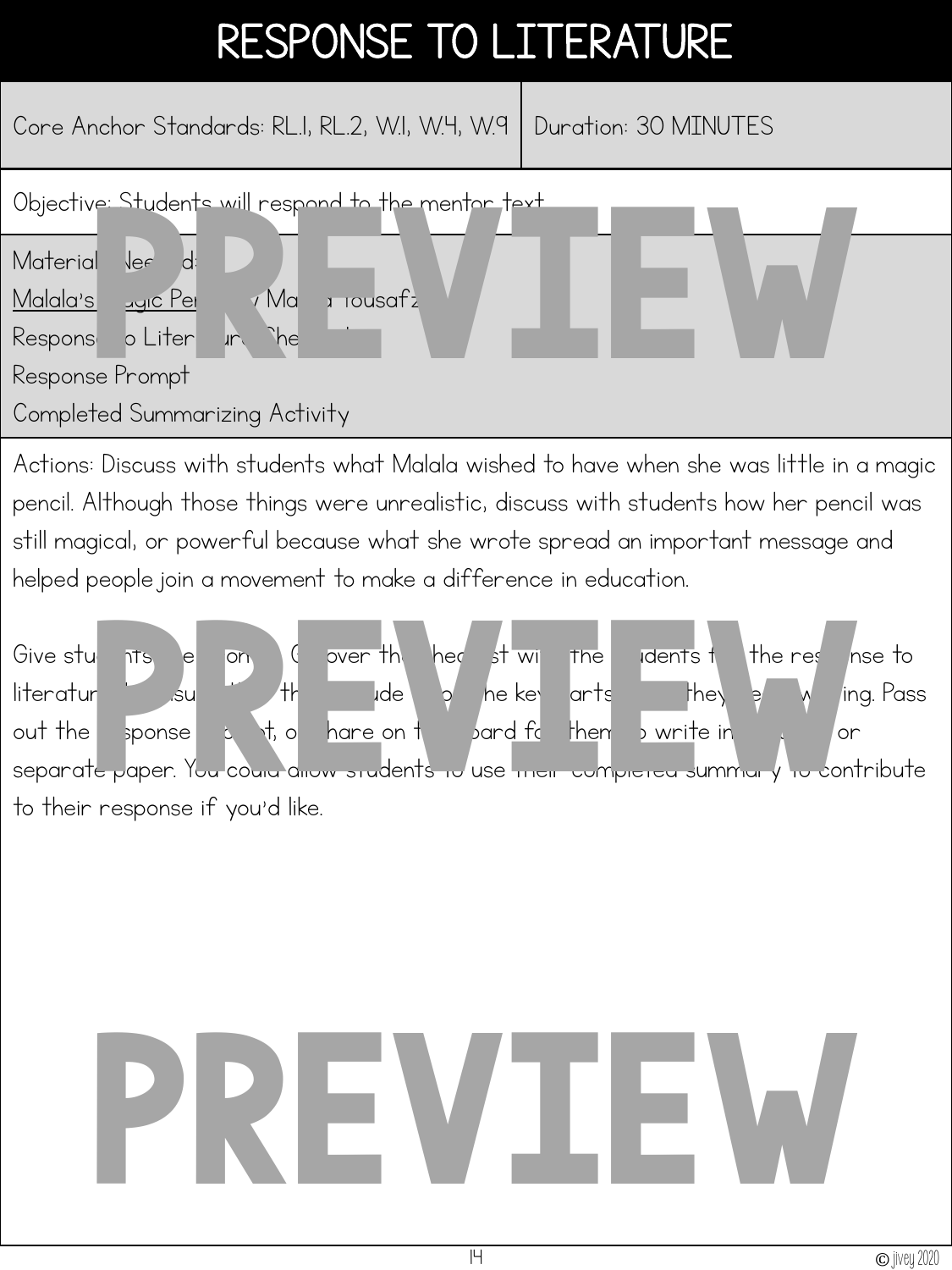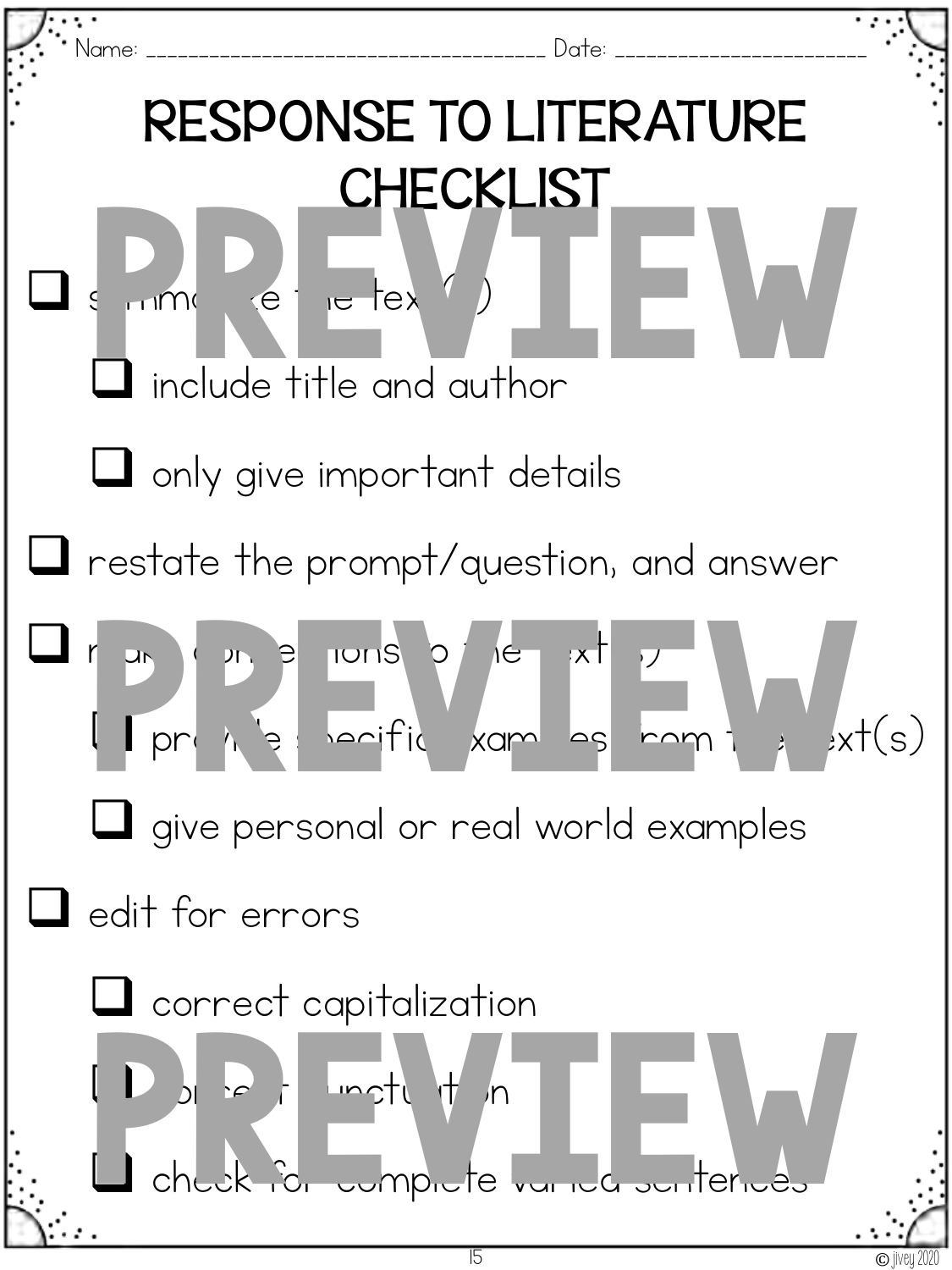Name: \_\_\_\_\_\_\_\_\_\_\_\_\_\_\_\_\_\_\_\_\_\_\_\_\_\_\_\_\_\_\_\_\_\_\_\_\_\_ Date: \_\_\_\_\_\_\_\_\_\_\_\_\_\_\_\_\_\_\_\_\_\_\_\_ SAMPLE

Explain the meaning of this quote from Malala: One child, one teacher, one book and one pen can change the world.

The book, Malala's Magic Pencil is an autobiography by Malal Jouse She tells of hife her newas little and wishe to have a magic pencil that  $\mathsf{q}$ Wanted, and even help others, too. The day she realized how<br>wanted, and even help others, too. The day she realized how lucky she was to go to school because she was a girl, she stopped wishing for a magic pencil and started working hard in school. When dangerous men declared that girls were forbidden from attending school, she started writing and speaking about what it was like to be scared to go to school just because she was a girl, and how was a right to the and how entry of When people all over the world read or heard her words, they spoke out to and here spread her When Malala said, "One child, one teacher, one book and one

pen can change the world," she was sharing the message that someone or something that seems small can still make a big difference. She was only a child writing with her one pen when she began her fight for girls' education and she made changes. In my own life, one teacher has helped me learn to have a grow  $\mathbf{d}$  of  $\mathbf{c}$  of  $\mathbf{d}$  and  $\mathbf{c}$ mistakes, which helps helps me better person. One book could even  $\alpha$  ach some hings about the orly that encourages them to fight for a human right, just like this book did for me. PREVIEW

16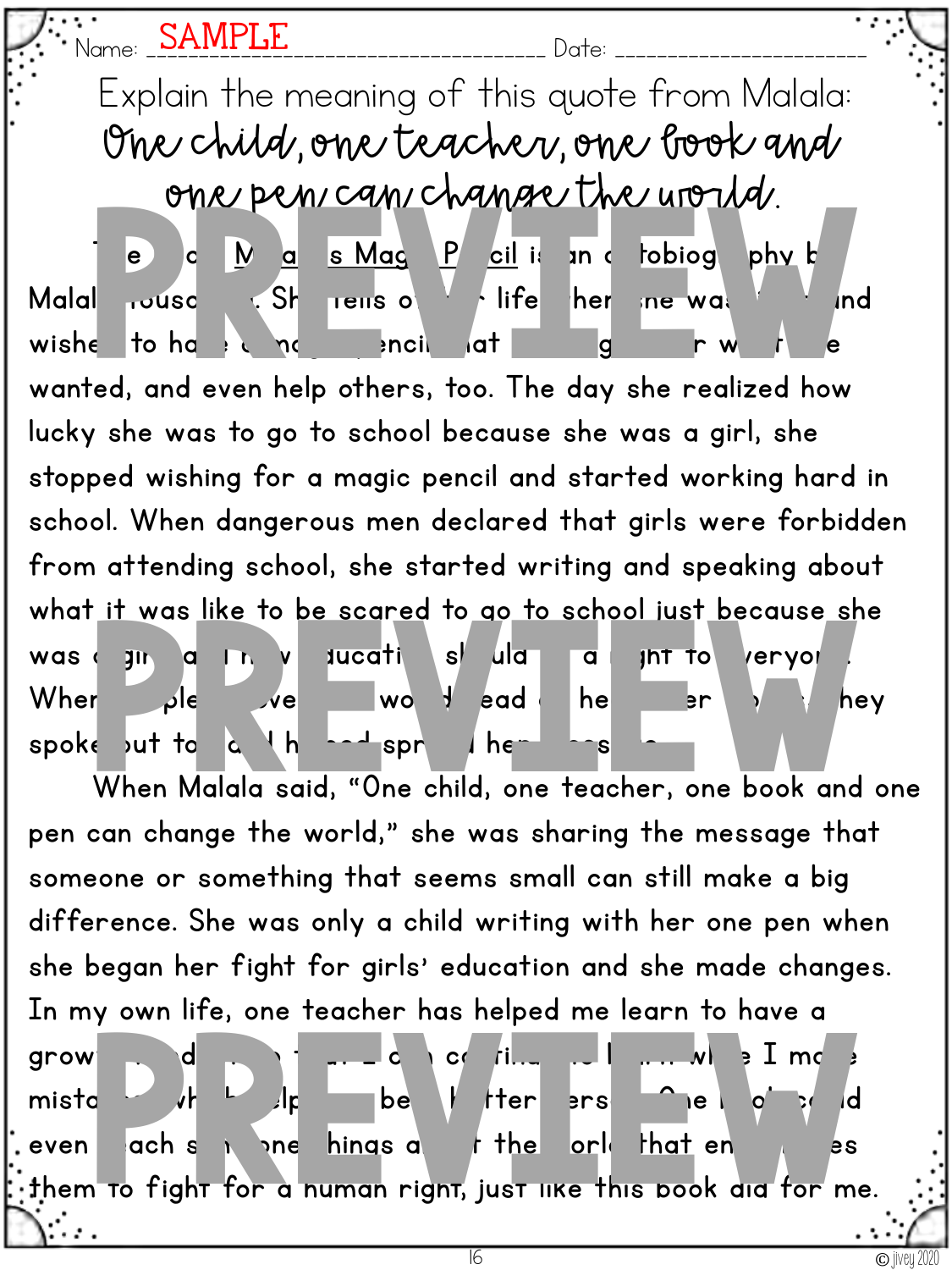### Response to Literature Rubric

|                                   | <b>EXCEEDS</b>                                                                          | <b>MEETS</b>                                                                                           | DOES NOT MEET                                                                                                                       |
|-----------------------------------|-----------------------------------------------------------------------------------------|--------------------------------------------------------------------------------------------------------|-------------------------------------------------------------------------------------------------------------------------------------|
| Ideas                             | $c$ le<br>lv i<br>$+ex$<br> th <br>e and auth<br>the<br>mpt<br>pic<br><b>BCT</b><br>-s1 | Sy<br>$\mathsf{H}$<br><b>ar</b><br>ŧ<br>and au-<br>swers the<br> ompt<br>bstly s<br>icl                | D<br>the text<br>not summo<br>Ans<br>ipt with<br>nt of the<br>limi†<br>topic                                                        |
|                                   | Includes consistent supporting<br>details                                               | Includes some supporting<br>details                                                                    | Provides little to no<br>supporting details                                                                                         |
|                                   | Appropriately cites the text<br>throughout response                                     | Cites the text in the<br>response                                                                      | Lacks reference to the text<br>throughout writing                                                                                   |
| Orgar                             | Effective introduction and<br>conclusion                                                | Introduction and conclusion<br>refer to the text                                                       | Does not include an<br>introduction and/or a                                                                                        |
|                                   | h pr<br>s effective<br>Ird<br>u wit<br>ions<br><u>ì</u> ortir<br>etails                 | E<br>paragr<br>is mo<br>unized w<br>conne<br>details<br>support                                        | conclusion<br>lof<br>organizaj<br>Ld<br>cor<br>supp                                                                                 |
| Style                             | Varied linking words and<br>phrases used                                                | Linking words and phrases<br>used                                                                      | Lacks linking words and<br>phrases                                                                                                  |
|                                   | Varied evidence-based terms<br>when citing                                              | Evidence-based terms when<br>citing                                                                    | Lacks evidence-based terms<br>Language expresses ideas                                                                              |
|                                   | Appropriate language is used<br>to clarify ideas                                        | Language mostly expresses<br>ideas clearly                                                             | with limited clarity or is not<br>appropriate for the task                                                                          |
| Grar<br>har<br>a<br>Conve<br>ions | <sup>L</sup> ing i<br>gik<br>on ar<br>in (<br>tion<br>Sentence types are varied         | $H_{\mathbb{C}}$<br>iy.<br>capit<br>w error<br>or pund<br>tion<br>UUME VG TUTTUTTIIT UUNTUTTU<br>types | writing is ill<br>le<br>Ma<br><i>s</i> italization<br>۱'n<br>and<br>'n<br>Only Sumple Summences used,<br>or includes many fragments |
|                                   |                                                                                         | 7                                                                                                      | C jivey 2020                                                                                                                        |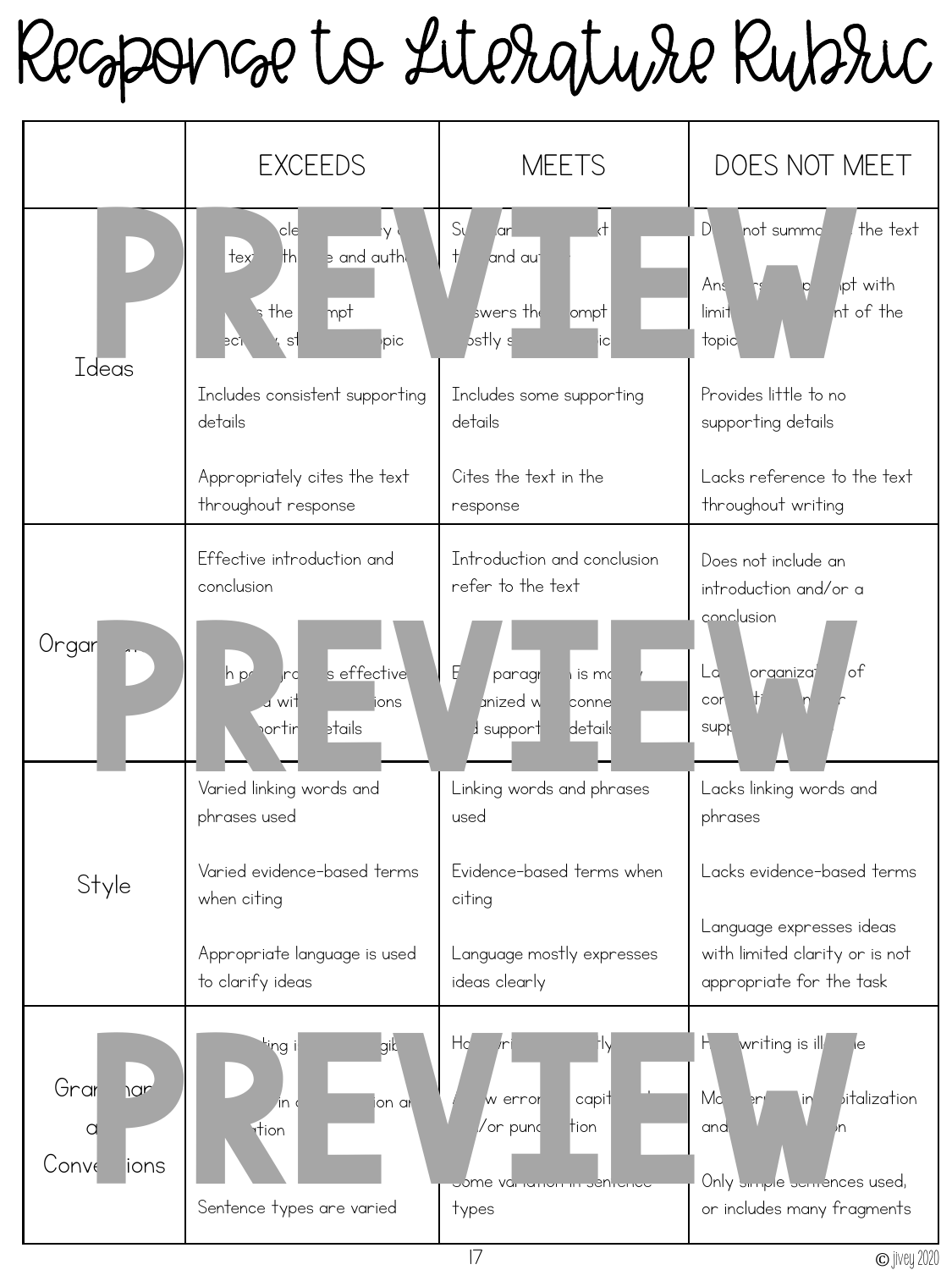#### VOCABULARY DIALOGUE

Core Anchor Standards: RI.4, L.4, W.3 Duration: 25 MINUTES

Objectives: Students will apply understanding of meaning of the vocabulary words to



Magic Pencil by having students act out the words or to describe scenarios in life when the word applies by asking questions like, "What does it look like when someone is protecting you?" or, "Who bothers you? How?" Giving them the opportunity to apply the words to real life will help with the activity.

Pass out the What Did They Say 2 Activity. If this is the first time they have done an activity it  $\sqrt{m}$  this of to complete the first one ogether, hen have hemi work with a partner to complete the rest. Students should be students shown at is happening in each is cristed the view the vocabulary words to see which might apply. Some scenarios could apply to more than one word. They should come up with a sentence or two of dialogue that demonstrates they understand the meaning of the word. (I would not accept, "I am protecting him." for the lifeguard, but I would accept, "I am protecting the swimmers and making sure they stay safe in the pool.") the What Did They Sound Activity. If this is the first time they have done<br>
If you are the first one between the perfection of the same words in the same words of the same words in the same words of the same words of the s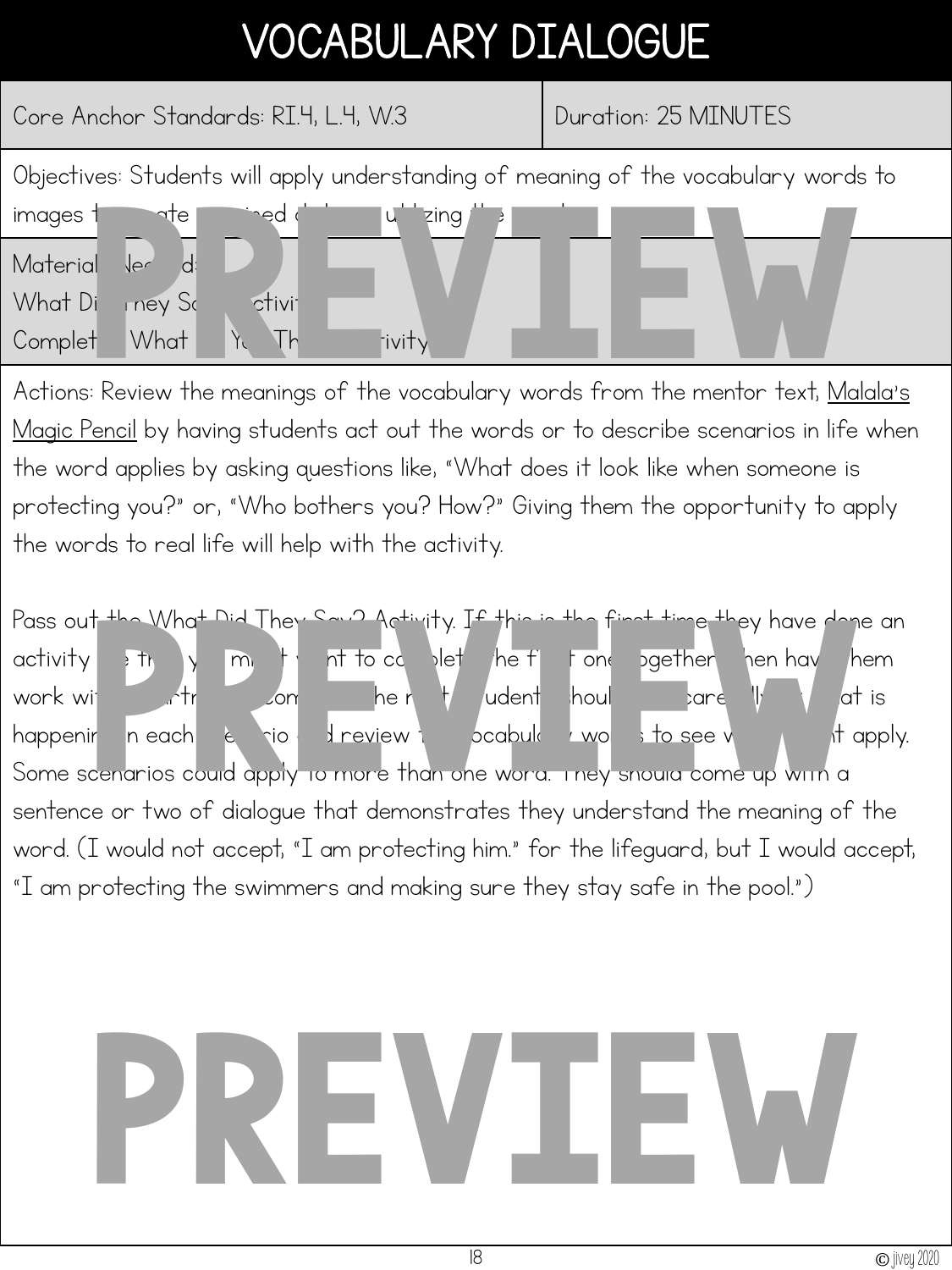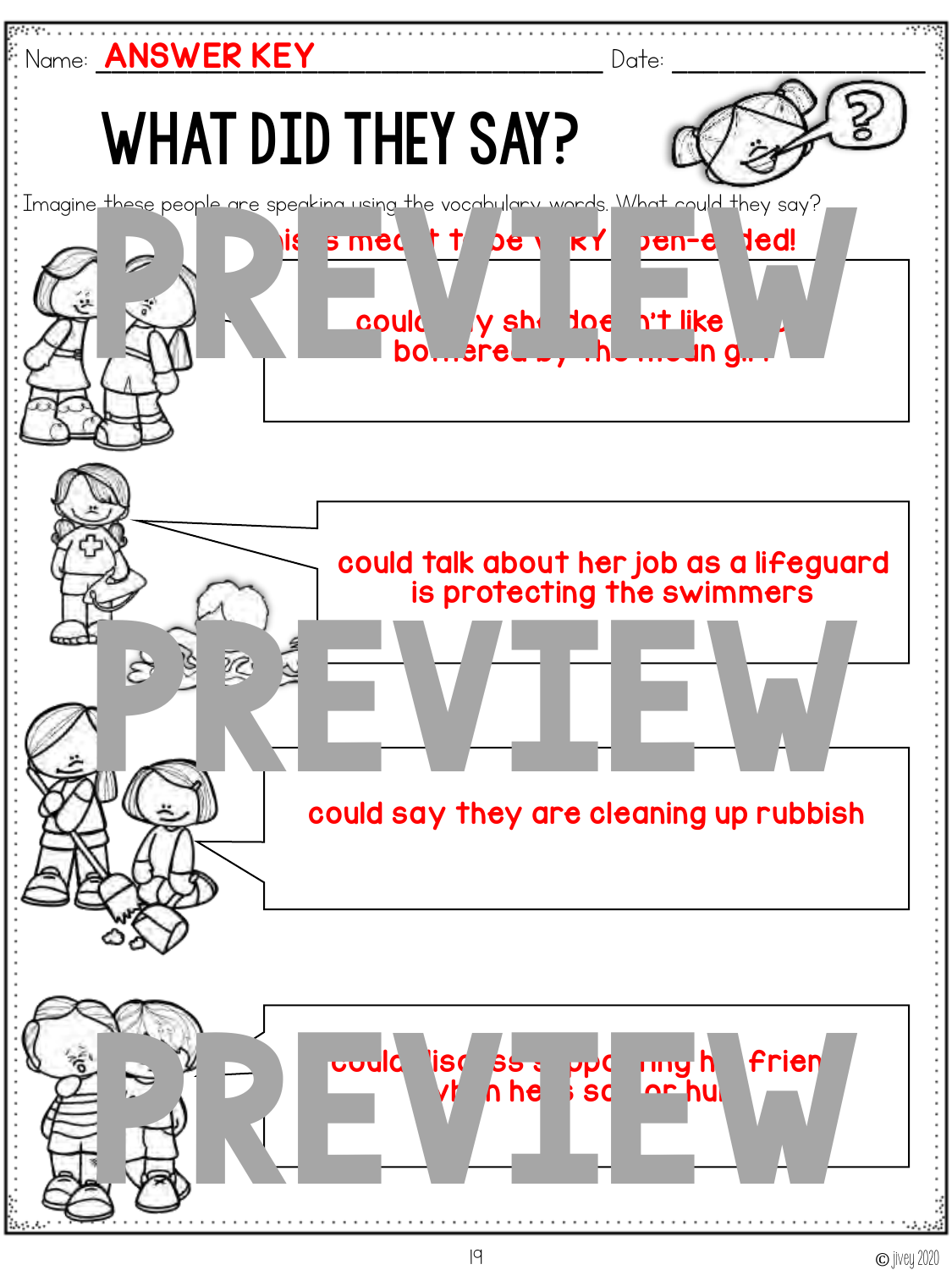#### SUMMARIZING NOTES

Core Anchor Standards: W.7, W.8, W.9, RI.1, RI.2 Duration: TWO 30 MINUTE PERIODS

Objective: Students will summarize information in notes and compare two activists through evidence in texts.



Actions: Read the letter from Malala and the "About Malala Yousafzai" in the back of Malala's Magic Pencil. Give students the organizer, and review the definition of activist. Work with students to summarize information from the text into notes on the organizer that reflects how she was an activist.

Give students the Payal Jangid article. Allow them to work with a partner to read about

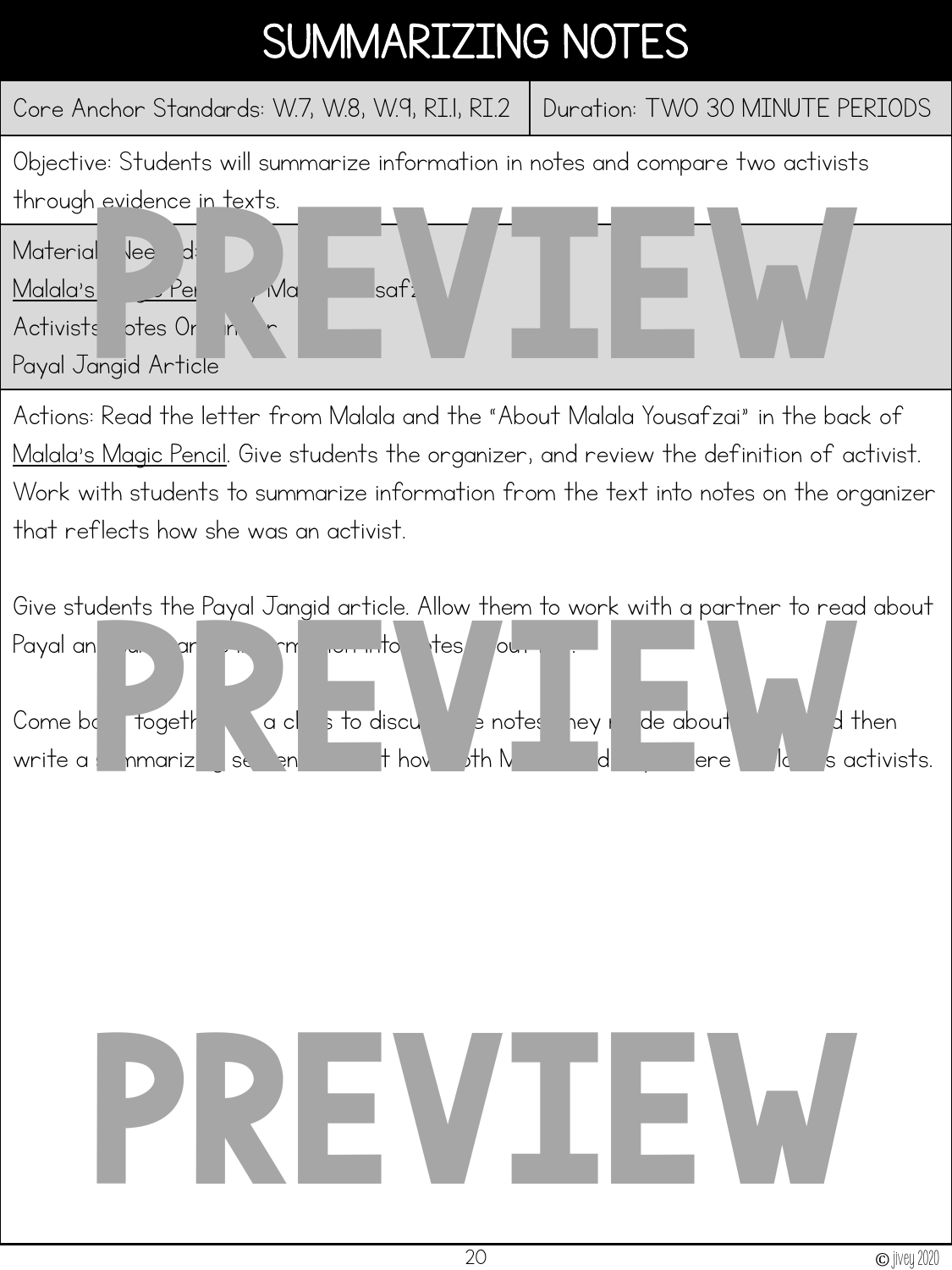### Payal Jangid

Imagine your parents sending you away to marry a stranger at 12 years old. You'd no longer go to school, and you'd be responsible for all the housework, and even raising babies. This is exactly what was going to happen to Payal Jangid, an eleven-clare from the Hindi village in Rajasthan,  $\Gamma$ India, and india. India. This india. India. In India. In India. Even though child in riage is bid hin the correct ry, in rural areas like Hinsla, people follow centuries-old traditions because they are not educated to know there is a better way. ework, and even raising babies. This is exactly what was going to happen<br>a big the state of the state of the state of the state of the state of the state of the state of the state of the state of the state of the state of

When Payal learned that she was going to be forced to marry in the coming year, she visited a social activist in her region for help. The activist supported her by speaking to her father and convincing him to change his mind. Payal saw how sharing facts about the importance of education for girls could persuade parents against child marriage. She visited families to explain why some indicate  $\pi$  in import of  $f$  the function  $f$  is important for the function  $f$ the negative effects of children arrivative marriage, which helped parts understand it would of be good for their daughter. She organized rallies and protests to to help women and young girls feel comfortable speaking out. Produce particle is a distribution of the parties of the control of the control of the control of the control of the control of the control of the control of the control of the control of the child Parliament, which is a a

Payal was elected as the leader of the Child Parliament, which is a group of 50 children from different villages who discuss important issues and work for change. Payal said, "I want to fight for all children, especially girls. I want every child in the world without education to be helped, and given a chance."

Because of Payal's work, there has been a major  $\mathsf{imprc}$  in Hinsland in Hinsland in Hinsland now at the  $\mathsf{h}$ school, and here  $\frac{1}{2}$  in the notion of  $\frac{1}{2}$  marriages in the  $\mathsf{last}\ \mathsf{c}$  and  $\mathsf{c}\ \mathsf{S}$  are vas avarighed the  $\mathsf{c}$  demokration at a variant at a variant at a variant at a variant at a variant at a variant at a variant at a variant at a variant at a variant at a variant a the Guilkeepers Girls all awards for her was for her was for her work. She was well was well as  $\frac{1}{2}$ the first Indian to win the award.  $\begin{array}{ccc} \begin{array}{ccc} \cdot & \cdot & \cdot & \cdot \\ \cdot & \cdot & \cdot & \cdot \\ \cdot & \cdot & \cdot & \cdot \\ \cdot & \cdot & \cdot & \cdot \\ \cdot & \cdot & \cdot & \cdot \\ \cdot & \cdot & \cdot & \cdot \\ \cdot & \cdot & \cdot & \cdot \\ \cdot & \cdot & \cdot & \cdot \end{array} \\ \end{array}$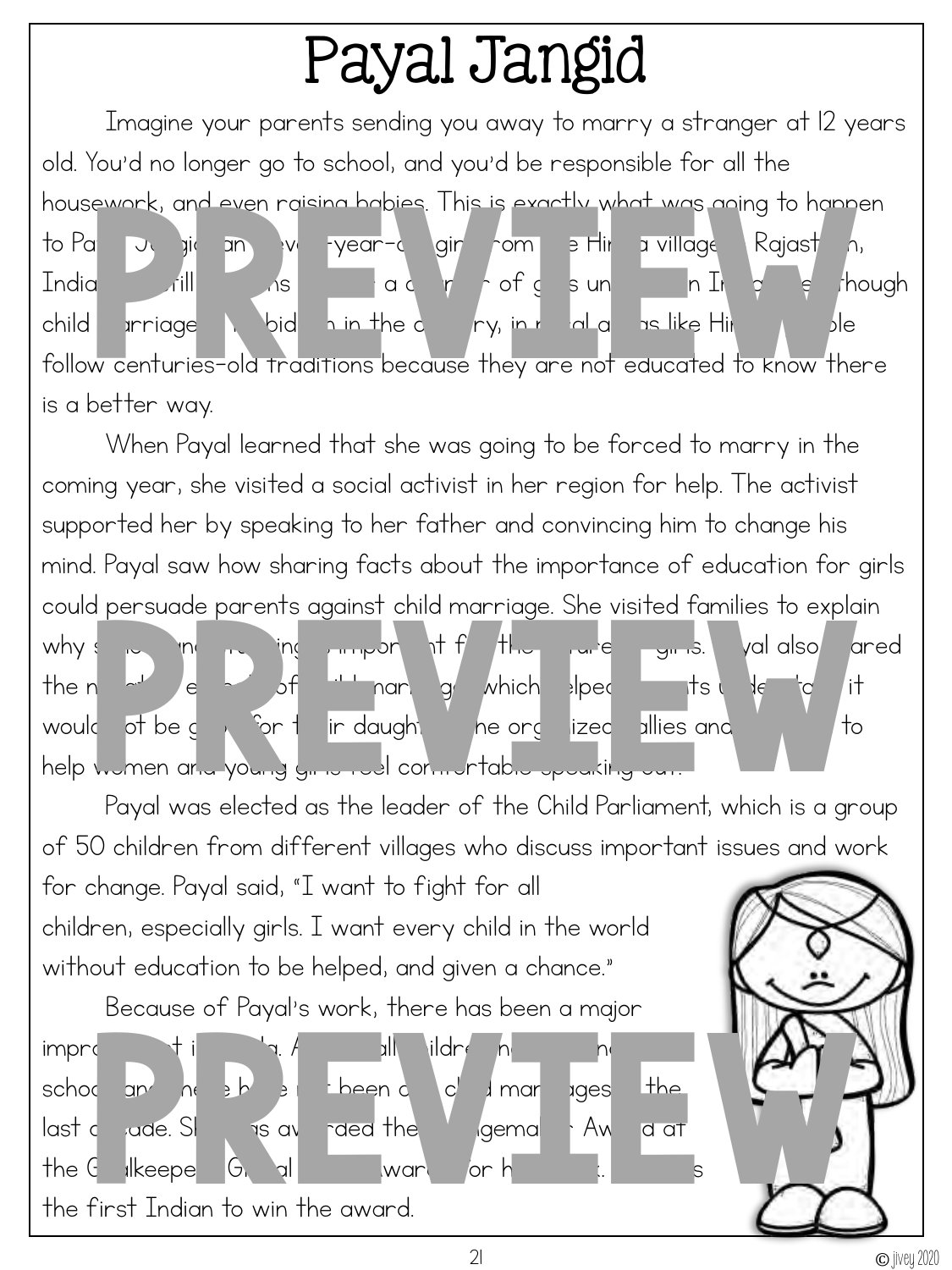

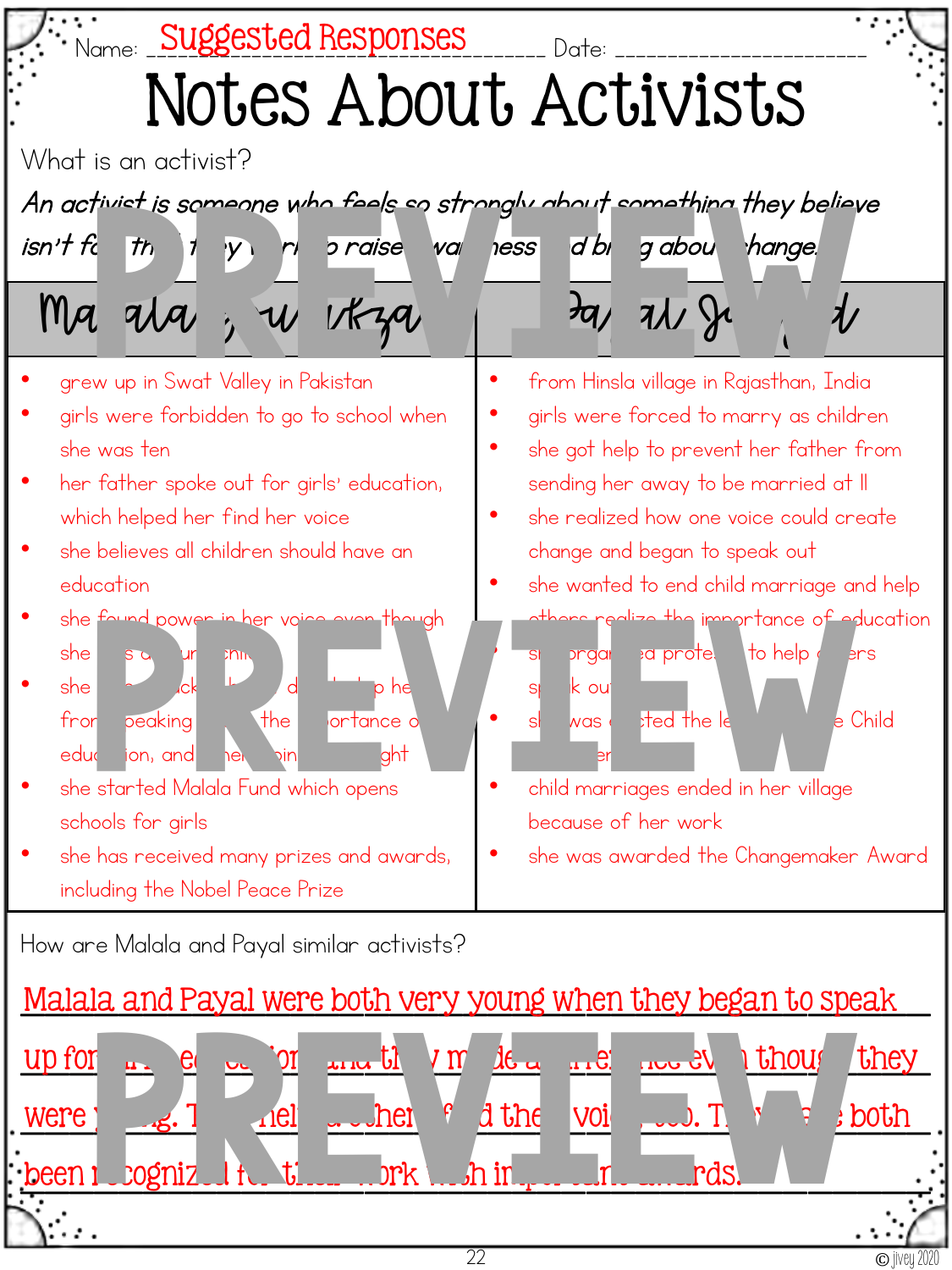#### VOCABULARY CONTEXT

Core Anchor Standards: RI.4, L.4 Duration: 20 MINUTES

Objectives: Students will demonstrate vocabulary understanding by determining if the



students complete in small groups so that they can discuss why the sentence makes sense, or doesn't make sense. You could even save paper by projecting it and just having them do it solely as a discussion activity.

Students should work through the sentences to determine if the word is used correctly, and tell why or why not

## PREVIEW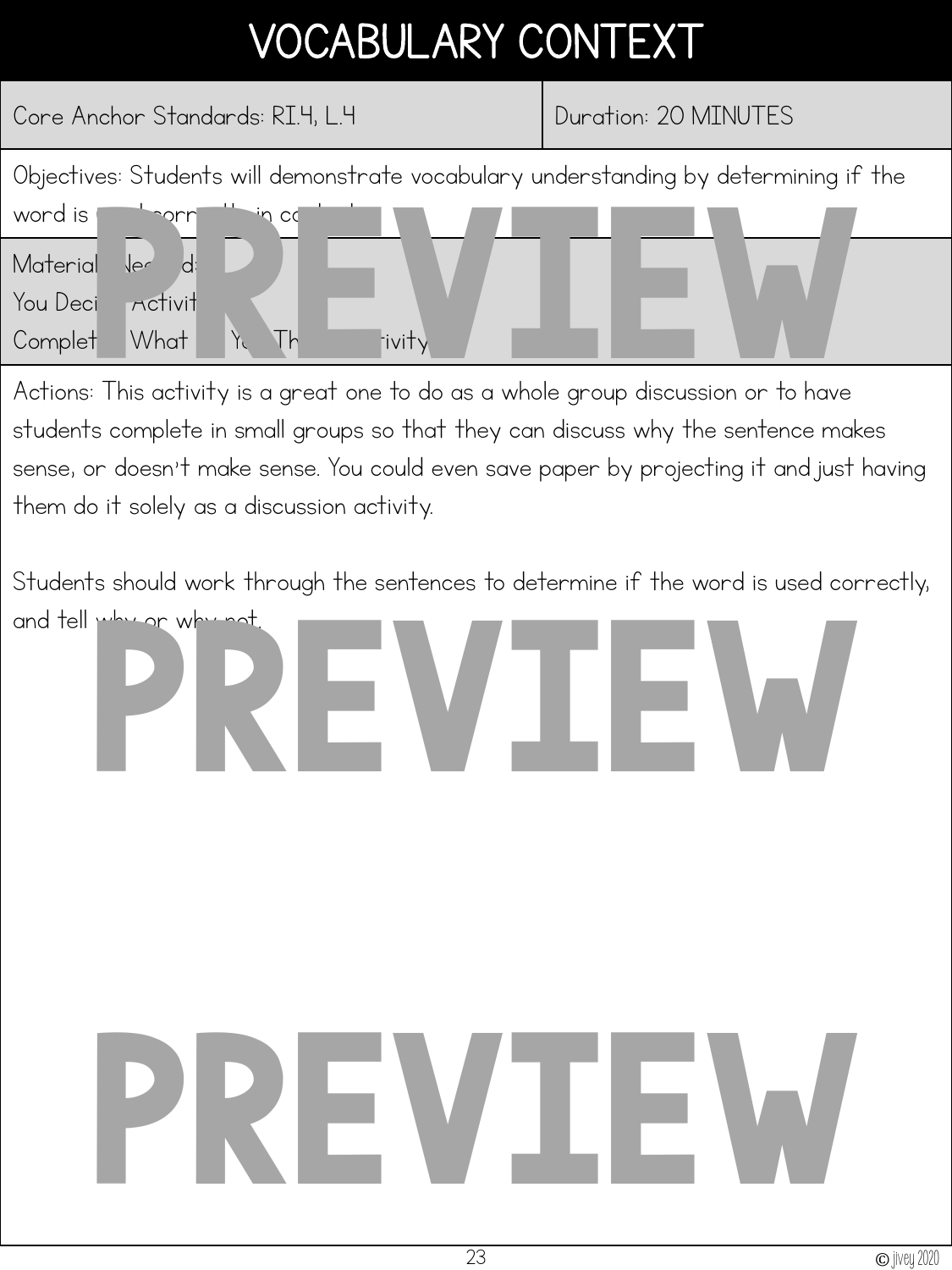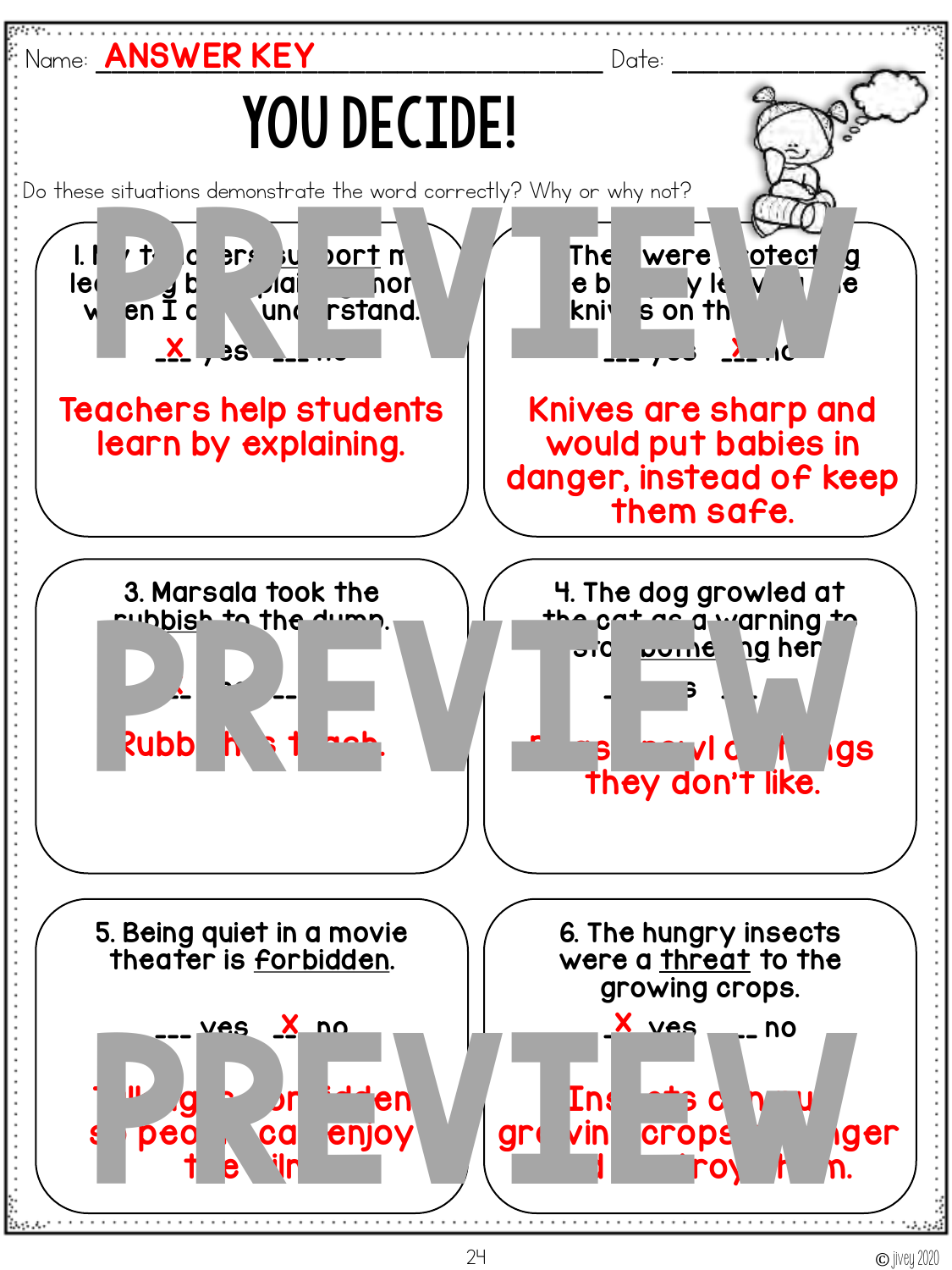#### ASSESS COMPREHENSION

Core Anchor Standards: RI.I, RI.2, RI.4, L.4 | Duration: 25 MINUTES

Objective: Students will demonstrate comprehension of a text and vocabulary.



Actions: Have students complete the summarizing activity independently using the article about Payal, and the Show What You Know activity for vocabulary assessment.

## PREVIEW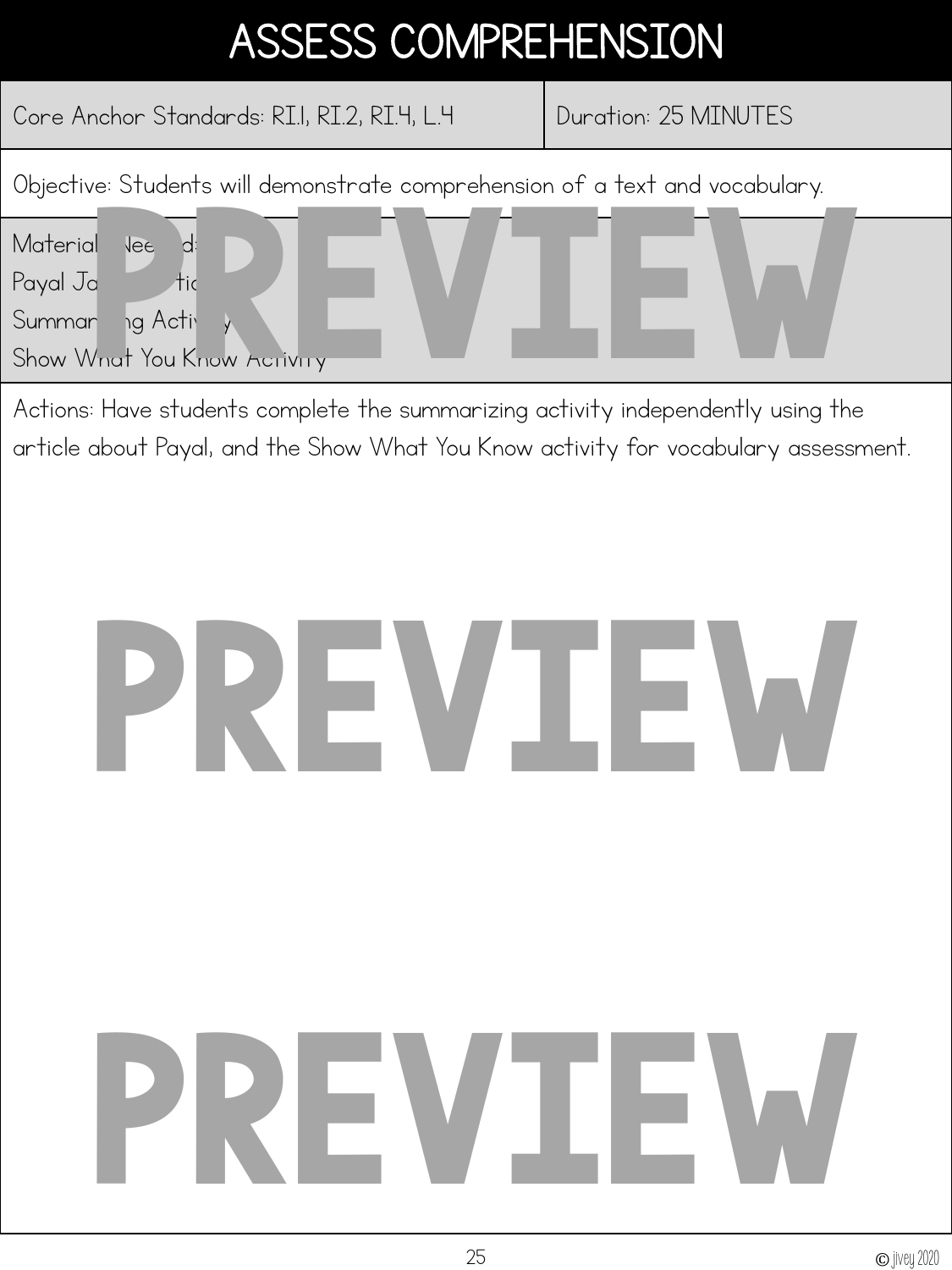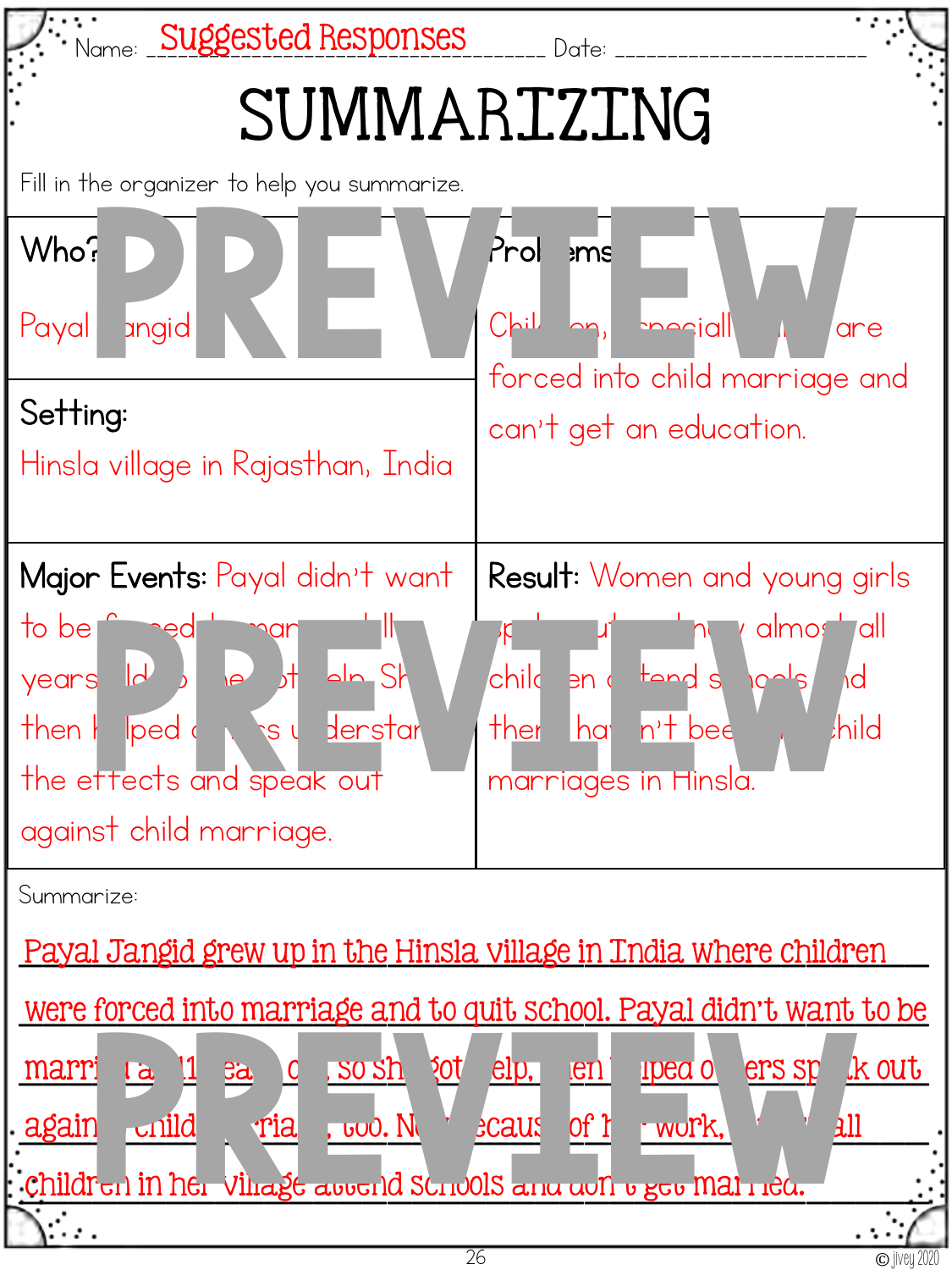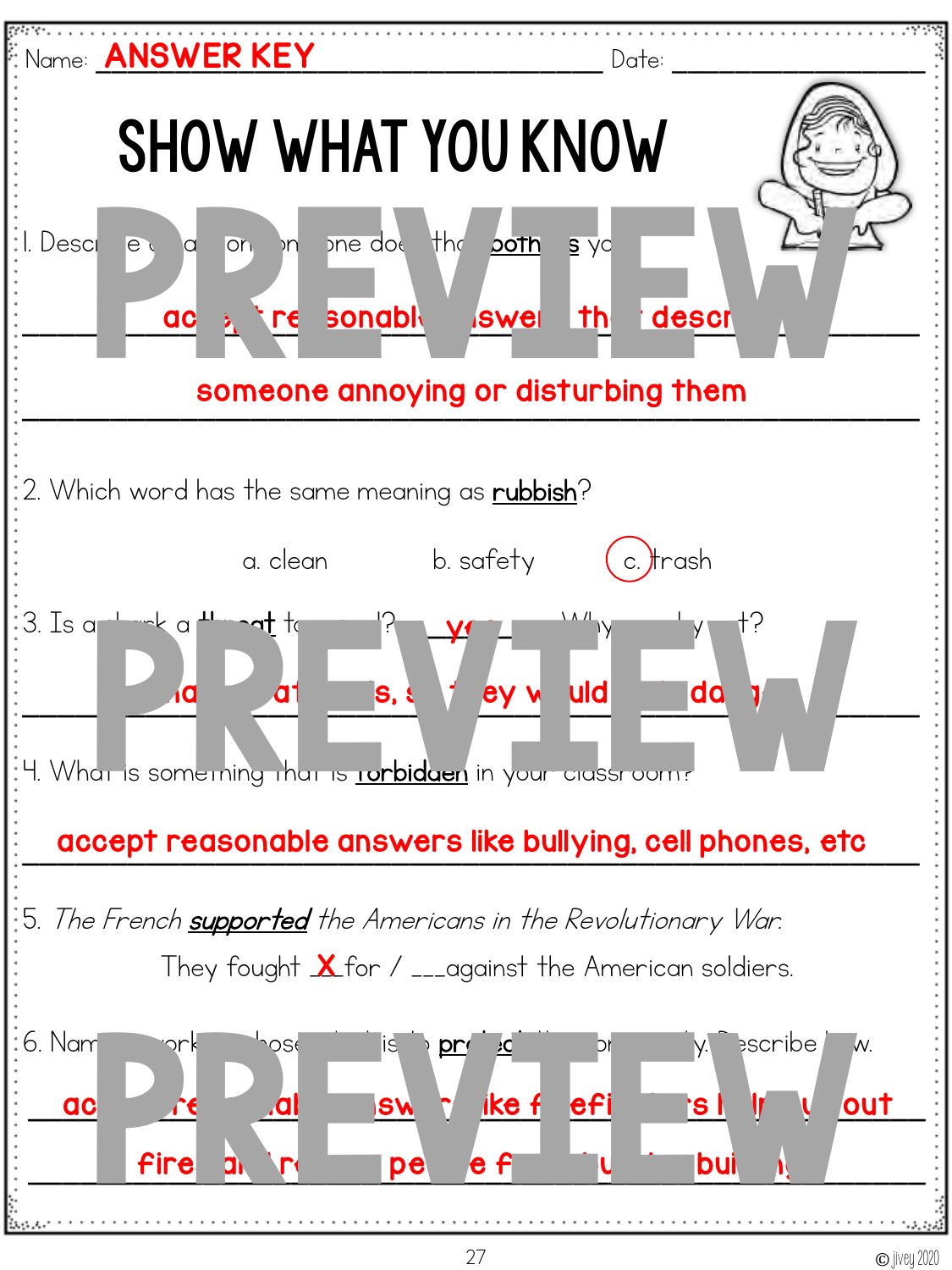#### CONSTRUCTED RESPONSE WRITING PROMPT

Core Anchor Standards: W.2, W.4, W.5, W.9 | Duration: 45 MINUTES

Objectives: Students will integrate information to write about a subject knowledgeably.



Actions: Discuss with the students the importance of citing evidence when sharing ideas from other writers. Help students understand that it's not only important to give credit to the person who shared the information, but also for the reader of your writing to know where this information was featured. Give students the list of Evidence-Based Terms and talk about varying the ones used so every time they refer to the Payal

article,  $\begin{array}{ccc} \n\mathsf{m}\mathsf{r} & \mathsf{d} & \mathsf{d}\n\end{array}$  the  $\mathsf{f}\mathsf{i}$  article,  $\mathsf{r}\mathsf{j}$  article. reader. Students with the About Activists from the previous lesson to help support ein resp article, the constructed response checklist and review the expectations with a constructed response checklist and review the expectations with  $\frac{1}{2}$ 

them before giving them the constructed response prompt (or share on the board for them to write in a journal or separate paper). Remind students to use the Evidence-Based Terms list to vary the way they cite their supporting details and to use the checklist to be sure they have done their work completely.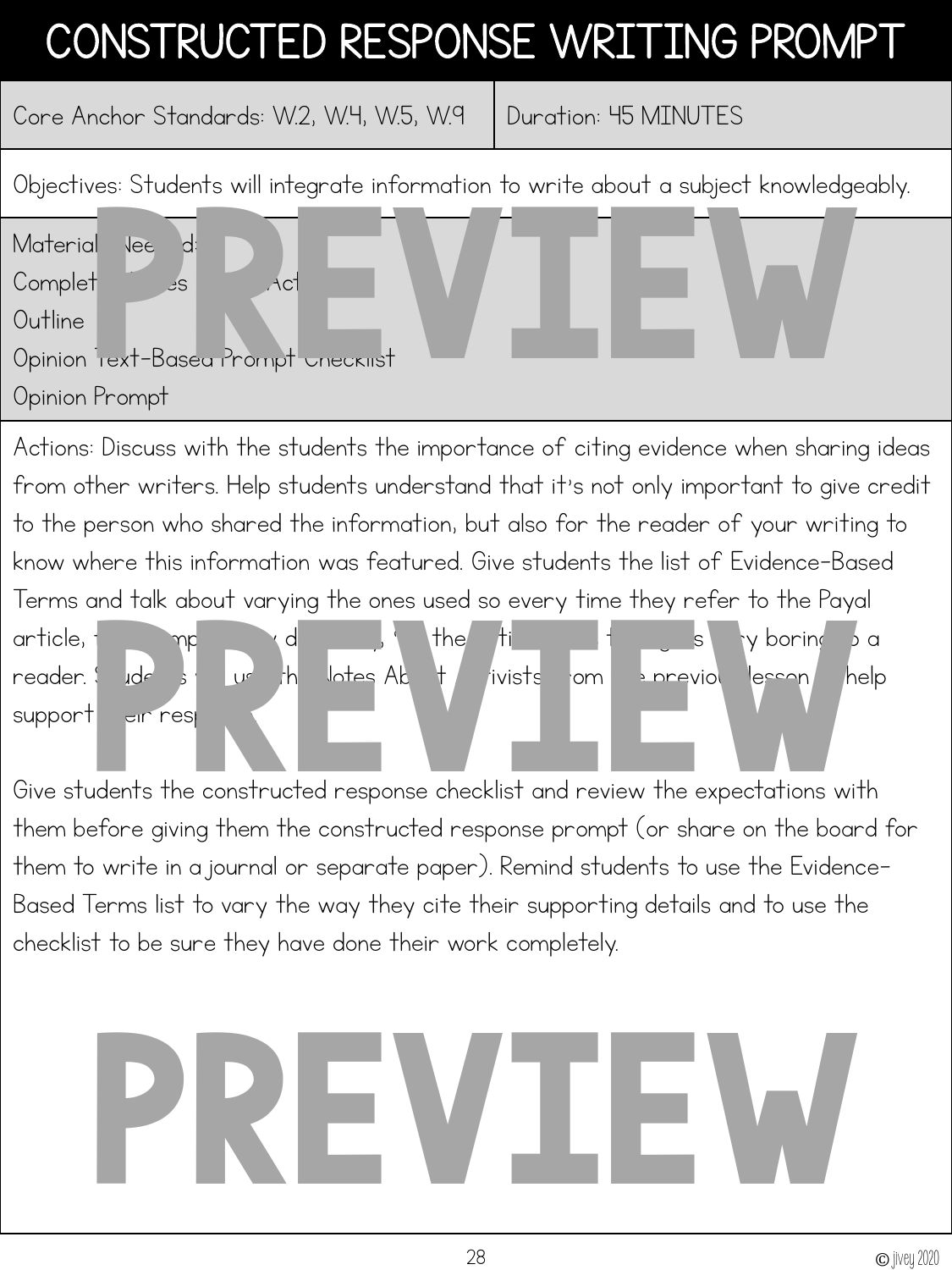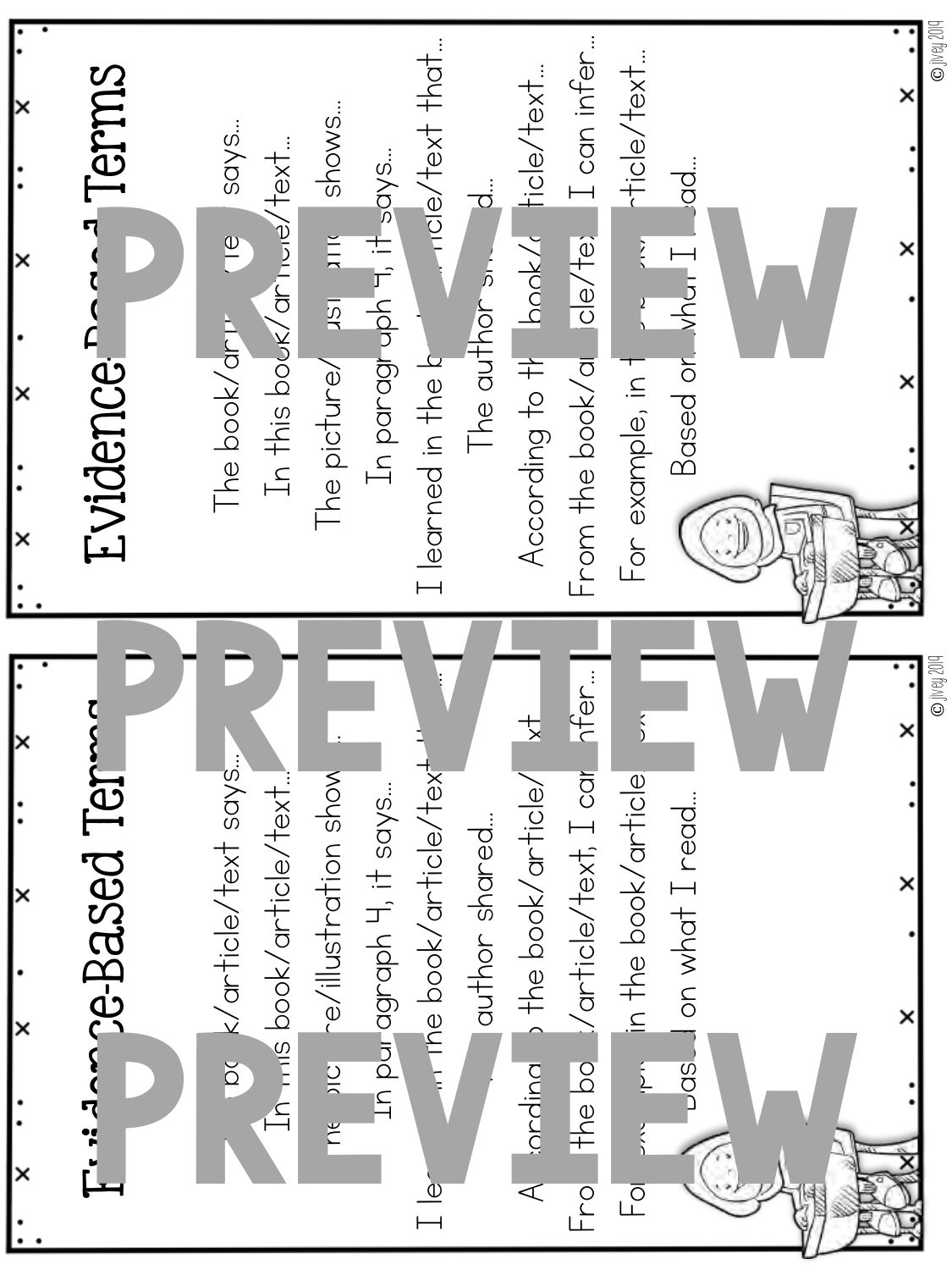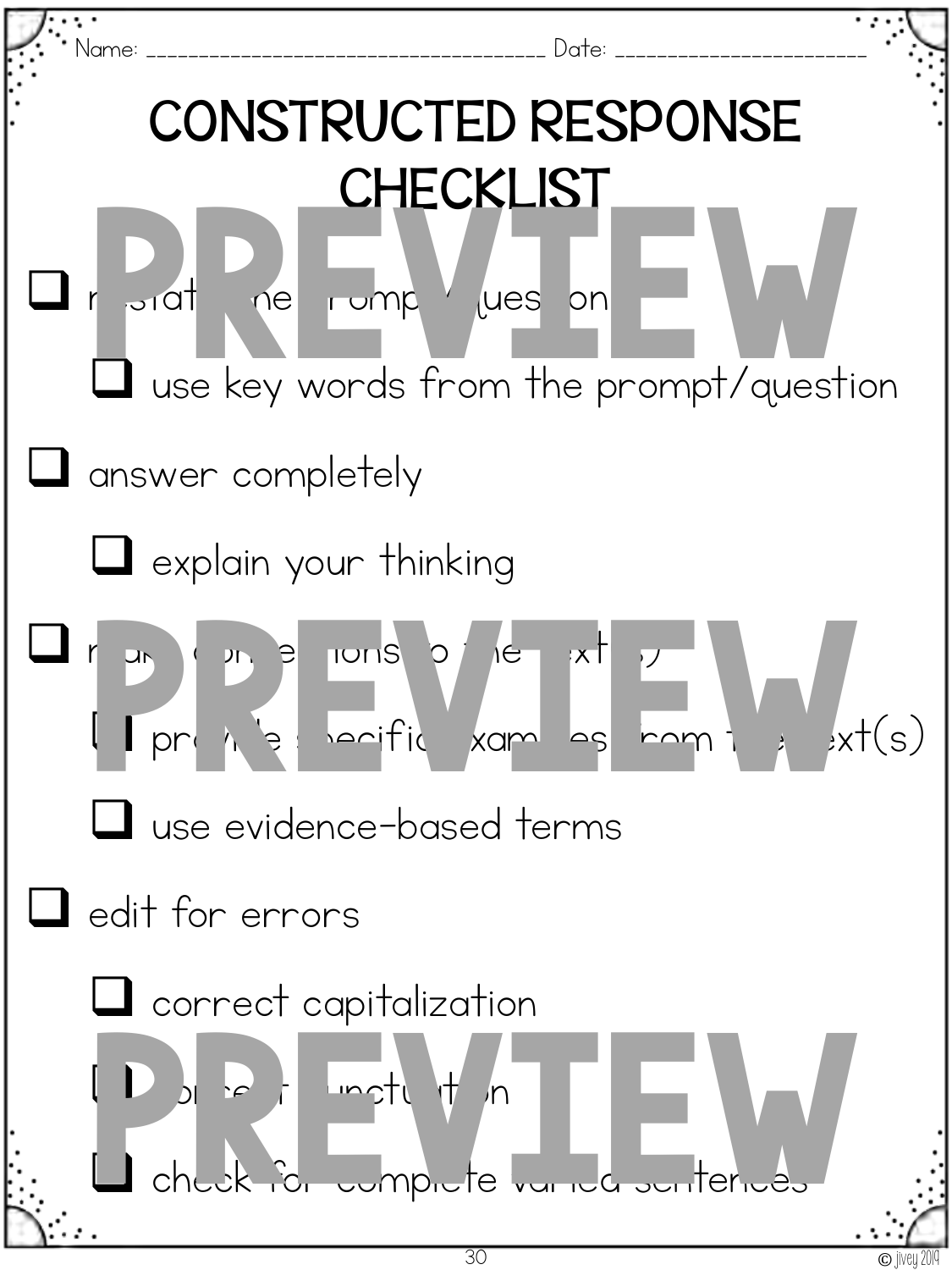Name: \_\_\_\_\_\_\_\_\_\_\_\_\_\_\_\_\_\_\_\_\_\_\_\_\_\_\_\_\_\_\_\_\_\_\_\_\_\_ Date: \_\_\_\_\_\_\_\_\_\_\_\_\_\_\_\_\_\_\_\_\_\_\_\_ SAMPLE

What are ways that young people can bring about important changes in our world?

You are about the can be important changes in the world, even in though he in it of adults. It of take one ensone begin movem <sub>th</sub>out wsu youn't about change alone. Whoung people ind the velocity in the very can inspire to their He in the int of adults. The int of the international part of the international part of the international part of the international part of the international part of the international part of the international part of the

message, too, and spread the word to join their fight.

Malala Yousafzai is one example of a young person who brought about important changes. According to what she shared in her autobiography, when she was ten, girls were forbidden to go to school. In her book, she shared how important she believed education was for all children, especially girls. She began sharing what was happening in her city, and I learned that she was even attacked, but it didn't stop her from speaking out about the

import of the same of the summan of the summan of the fight for girls of and detection and the Malala Fund, which opens school for girls other countrie Pal Jangid is and to the changemaker. According to the article mport<br>for girls in the countrie of the school or girls in her village were forced to marry strangers as<br>about her life, girls in her village were forced to marry strangers as

children, which also prevented them from continuing school. Payal asked for help to prevent her father from forcing her to marry. I can infer from the article that seeing how one person could change her father's mind helped her understand that just one voice could create change. She began to share information with families in her village, and even organized protests which helped other women and girls speak out, too. The article says that child

marric is de in the lage because of her work one all brough about change en out of the she was elected in the article that she was elected leader of the hild Parliament, hich helped children make a different children meir own village, too. Process and the set out, too. The drifter save that child<br>
Process and the set of the save of the save the save the save the save the save the save the save the save the save the save the save the save the save of the same

© jivey 2019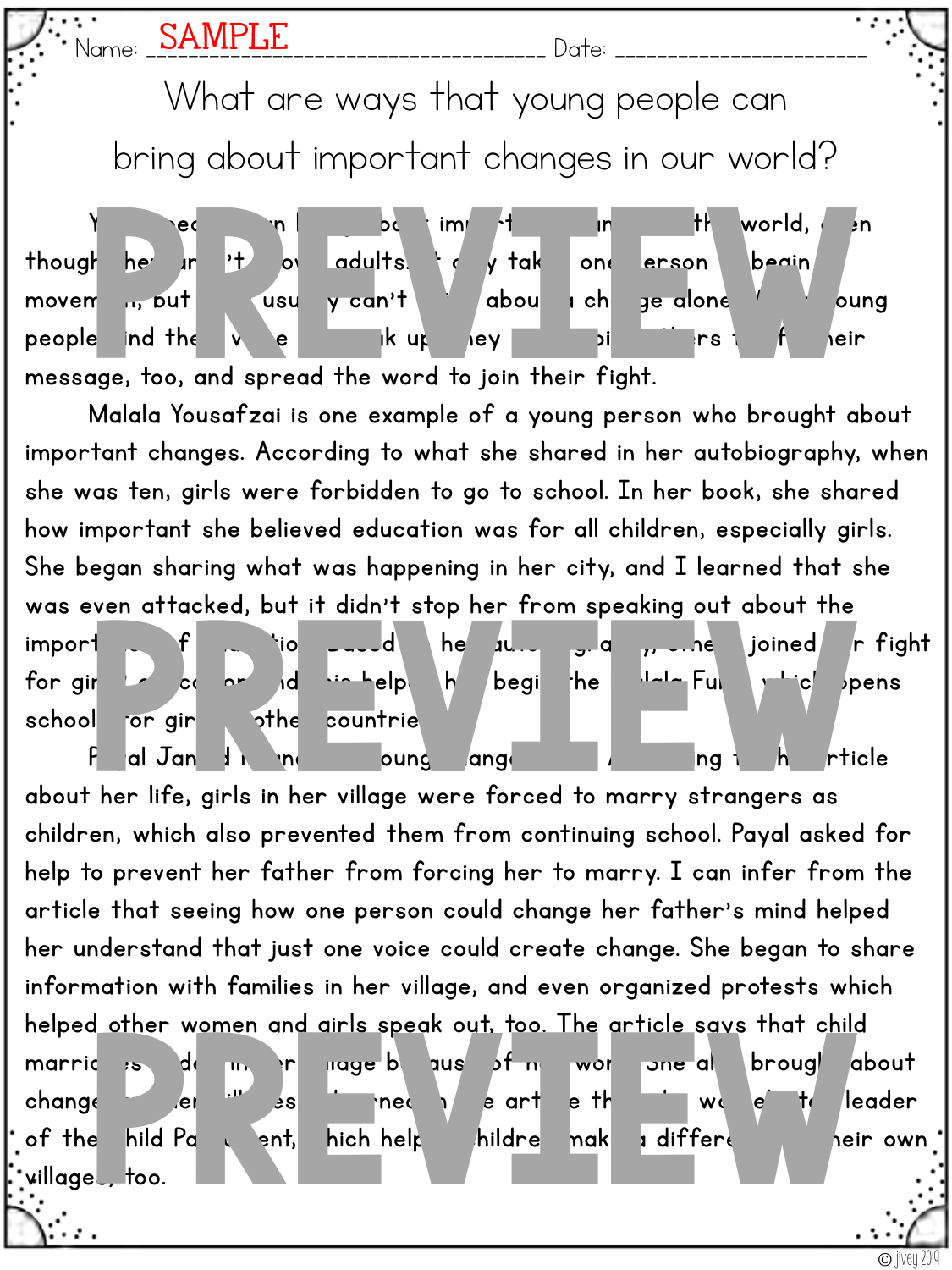### Constructed Response Rubric

|                                   | <b>EXCEEDS</b>                                                                                | <b>MEETS</b>                                                                                                                 | DOES NOT MEET                                                                                                                     |
|-----------------------------------|-----------------------------------------------------------------------------------------------|------------------------------------------------------------------------------------------------------------------------------|-----------------------------------------------------------------------------------------------------------------------------------|
| Id<br><sub>5</sub>                | the<br>ig on topic<br>sl<br>ectr<br><u>ni supportin</u><br>'s cons<br>άh,                     | An<br>灶<br>y stay:<br><b>Topic</b><br>m<br>ludes sor<br><b>uppor</b><br>rails                                                | Answers the prompt with<br>of the<br>lir<br>d developm<br>$\frac{1}{2}$<br>Prov<br>١O<br>suppl                                    |
|                                   | Appropriately cites the text<br>throughout response                                           | Cites the text in the<br>response                                                                                            | Lacks reference to the text<br>throughout writing                                                                                 |
| Organization                      | Restates the prompt using key<br>words in the introduction                                    | Restates the prompt in the<br>introduction                                                                                   | Does not restate the prompt<br>or tie in key words from the<br>prompt in the introduction                                         |
|                                   | Each paragraph is effectively<br>d wit<br>bn:<br>$at = at$<br>sup<br> †ir                     | Each paragraph is mostly<br>$z\epsilon$<br>or<br>he<br>details<br>upport<br>ar                                               | Lacks organization of<br>ections and/<br>d.<br>rting deta<br><b>SU</b>                                                            |
| Style                             | ds and<br>iking!<br>ie.<br>ase.                                                               | nd phr<br>king word<br>ls.<br>led                                                                                            | Lack<br>ds and<br>phras                                                                                                           |
|                                   | Varied evidence-based terms<br>when citing                                                    | Evidence-based terms used<br>when citing                                                                                     | Lacks evidence-based terms                                                                                                        |
|                                   | Appropriate language is used<br>to clarify ideas                                              | Language mostly expresses<br>ideas clearly                                                                                   | Language expresses ideas<br>with limited clarity or is not<br>appropriate for the task                                            |
| Grar<br>a<br>Conve<br><b>IONS</b> | Handwriting is clear & legible<br>talization d<br>erry<br>n (<br>$\sim +$<br>Ьq<br>ten.<br>Vр | Handwriting is mostly legible<br>capit<br><b>xtion</b><br>Α<br>error<br>tion<br>or punc<br>ne variat<br>le.<br>in sen<br>pes | Handwriting is illegible<br>talization<br>$M_{\odot}$<br>errors in<br>an<br>iuc<br>p<br>Only<br>hces used,<br>fragments<br>or ind |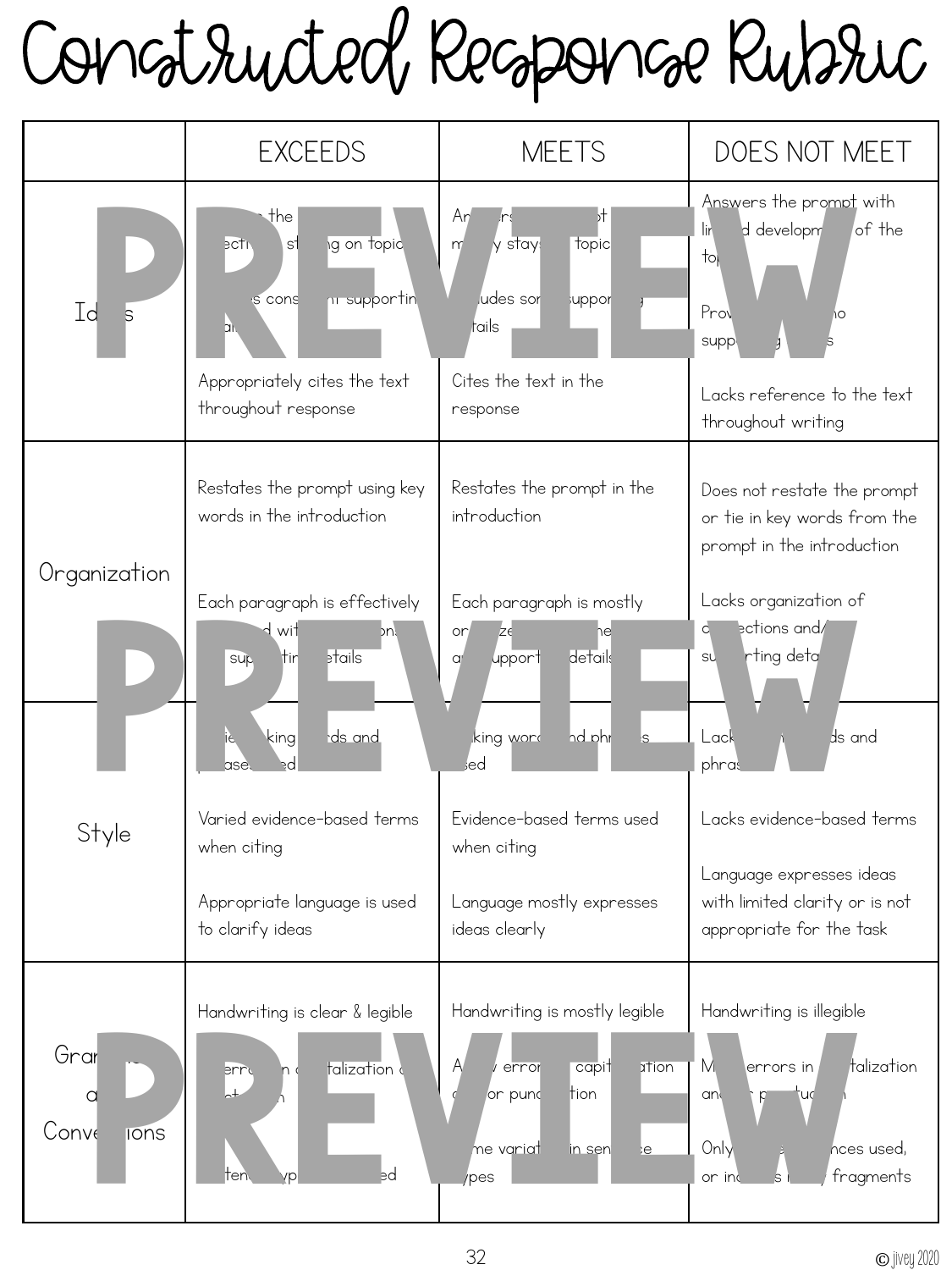

### Thank you for your purchase!

© Copyright 2020 Ideas By Jivey

Permission granted to copy pages specifically designed for student or teacher use by the original purchaser or licensee. The reproduction of any other part of this product is strictly prohibited. Copying any part of this product and placing it on the Internet in any form (even a personal/classroom website) is strictly forbidden. Doing so is a violation of the Digital Millennium Copyright Act (DMCA).

### Please DO:

\*Use this product with your students in your class or for your own personal use.

\*Buy additional licenses for others to use this product at a discount by visiting your TPT "My Purchases" page. \*Review this product to recommend that others buy it by providing a direct link to jivey's store or product.

### Please DO NOT:

\*Give this item to others without the purchase of an additional license for them (this includes emailing, printing copies, or sharing through a website, cloud, or network). \*Copy or modify any part of this document to offer others for free or for sale.